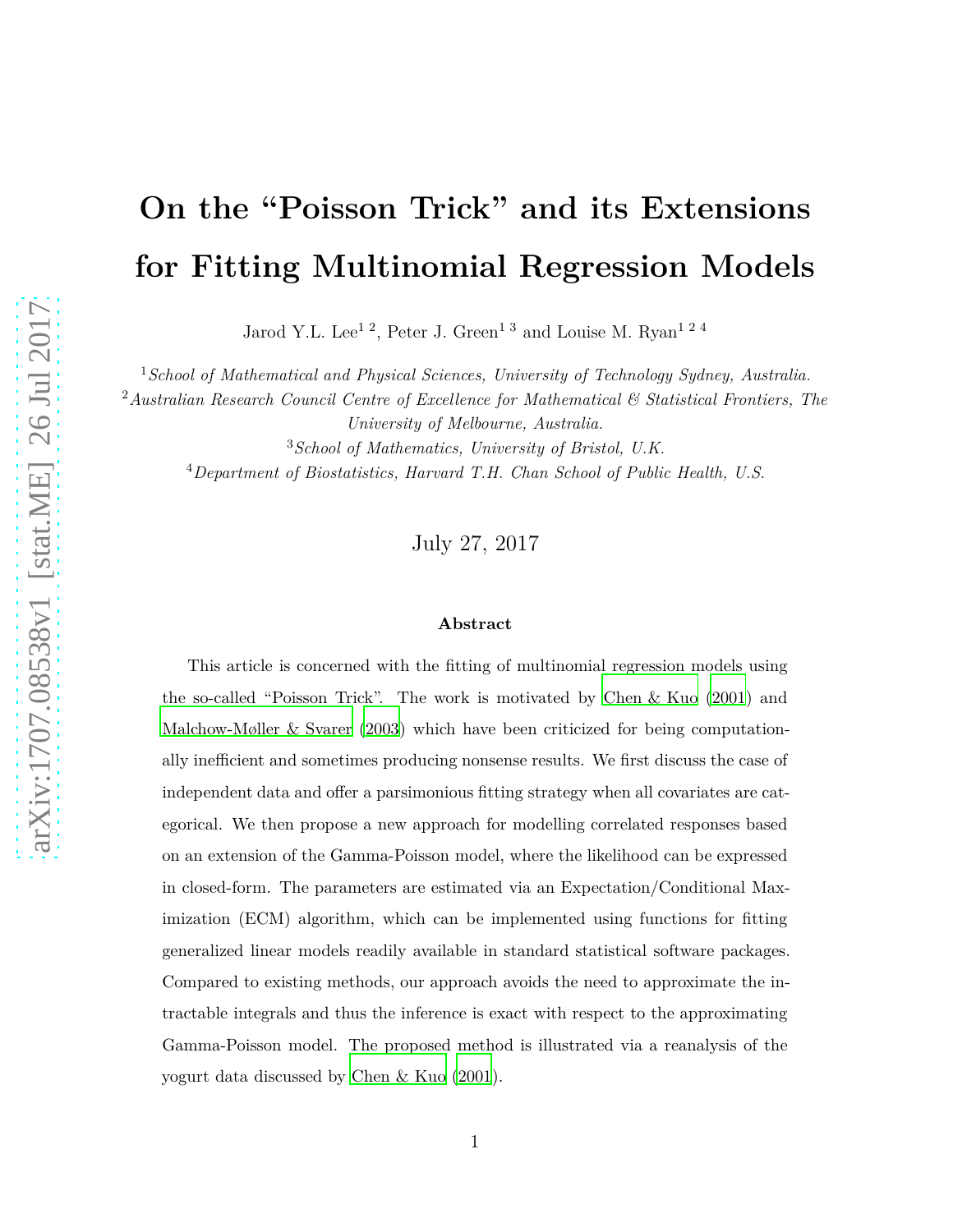**Keywords:** Discrete choice model; Longitudinal data; Mixed logit model; Multinomial mixed model; Nominal polytomous data; Unobserved heterogeneity.

## **1 Introduction**

Data with correlated categorical responses arise frequently in applications. This may arise from units grouped into clusters (clustered data) or multiple measurements taken on the same unit (longitudinal data). For instance, we might expect the unemployment outcomes (employed, unemployed, not in labour force) of residents living in the same region to be correlated, due to similar job opportunities and socioeconomic levels. Ignoring the correlation structure and assuming that all observations are independent by fitting an ordinary multinomial regression model may result in biased estimates and inaccurate predictions. Multinomial mixed models can account for correlation by using group level random effects [\(Daniels & Gatsonis 1997](#page-22-1), [Hartzel et al. 2001](#page-22-2), [Hedeker 2003\)](#page-22-3).

For multinomial mixed models, it is a common practice to assume a multivariate normal distribution for the random effects. The multivariate normal distribution is easy to interpret and is convenient when we want to build more complicated correlation structures into our model. However, the resulting likelihood involves multidimensional integrals that cannot be solved analytically. The computational effort to evaluate the likelihood increases with the number of groups and categories, making it not suitable for large scale applications. In fact, [Lee, Green & Ryan \(2017](#page-23-1)) showed that closed-form likelihoods for multinomial mixed models do not exist regardless of the random effect distribution, except for the special case when there are no covariates.

Various methods have been proposed to circumvent the computational obstacle for fitting multinomial mixed models. Among them are quadrature [\(Hartzel et al. 2001,](#page-22-2) [Hedeker](#page-22-3) [2003\)](#page-22-3), Monte Carlo EM algorithm, pseudo-likelihood approach [\(Hartzel et al. 2001](#page-22-2)) and Markov Chain Monte Carlo methods [\(Daniels & Gatsonis 1997\)](#page-22-1). [Jain et al. \(1994\)](#page-23-2) proposed a random effects estimation approach using a discrete probability distribution ap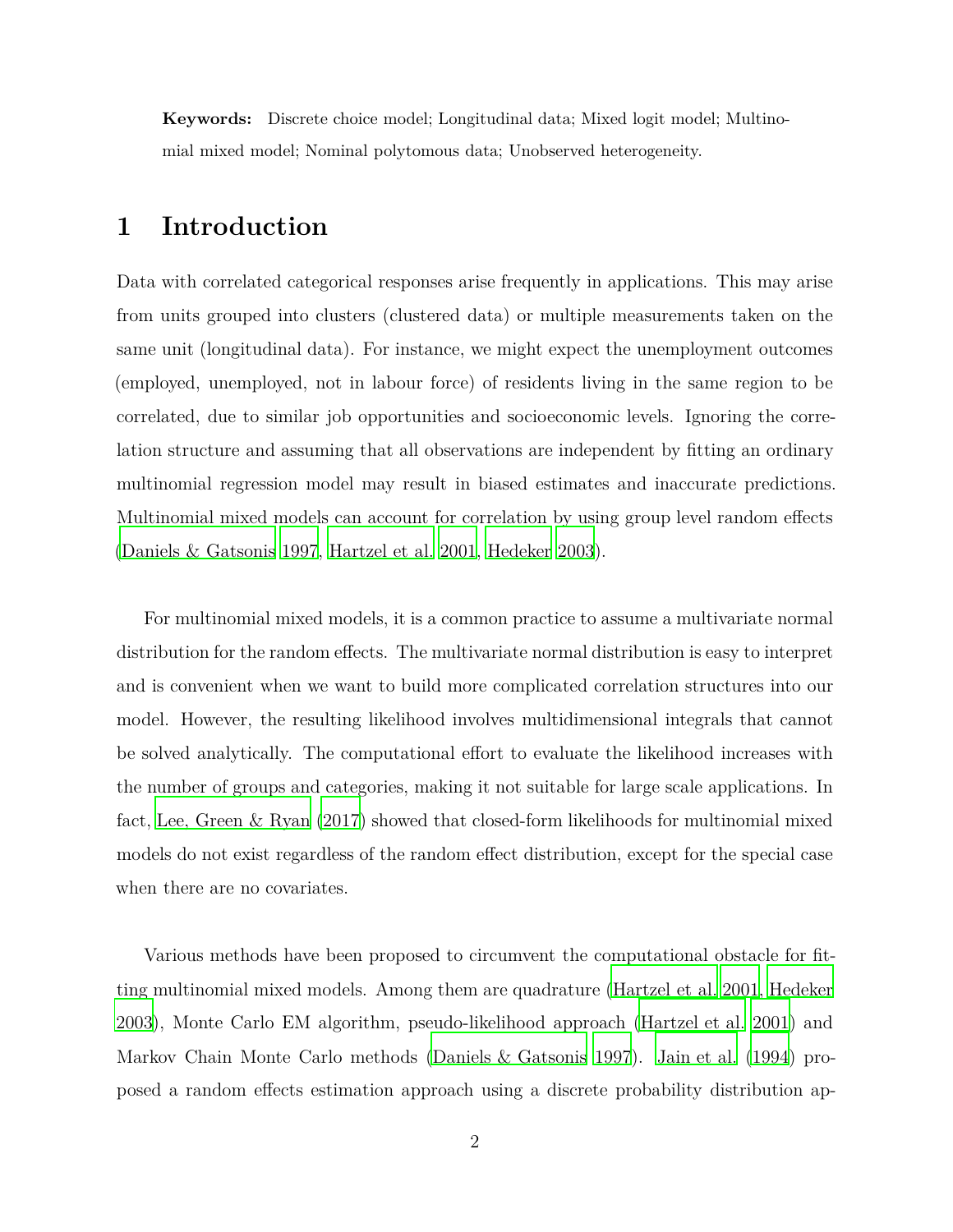proximation. Simulation based methods such as method of simulated moments [\(McFadden](#page-23-3) [1989\)](#page-23-3) and method of simulated maximum likelihood [\(Gong et al. 2004](#page-22-4), [Hann & Uhlendorff](#page-22-5) [2006\)](#page-22-5) are widely used in the econometrics literature. Recently, [Perry \(2016\)](#page-23-4) proposed a fast moment-based estimation method that scales well for large samples and which arguably can be extended for fitting multinomial mixed models. [Kuss & McLerran \(2007](#page-23-5)) used the fact that the multinomial model is a multivariate binary model and exploited a procedure proposed by [Wright \(1998\)](#page-24-0) for model fitting. Their approach has been criticized by [de Rooij & Worku \(2012\)](#page-22-6) as they failed to realize that a multivariate link function is needed in the context of multinomial models. An alternative strategy using clustered bootstrap was subsequently proposed by [de Rooij & Worku \(2012\)](#page-22-6). Although some authors have considered the Dirichlet-multinomial model that results in a closed-form likelihood, it does not allow the incorporation of individual level covariates.

[Chen & Kuo \(2001\)](#page-22-0) advocate using Poisson log-linear or non-linear mixed models, both with random effects, as surrogates to multinomial mixed models. Their method capitalizes on existing mixed models software packages for fitting generalized linear models with random effects. This allows multinomial mixed models to be fitted using an approximate likelihood from the Poisson surrogate models. Their results are based on extensions of the well known "Poisson Trick" [\(Baker 1994,](#page-22-7) [McCullagh & Nelder 1989,](#page-23-6) [Venables & Ripley 2002](#page-24-1)) that relates multinomial models with Poisson models via a respecification of the model formulae. Although clever, their methods have been criticized for being computationally inefficient [\(Malchow-Møller & Svarer 2003,](#page-23-0) [Kuss & McLerran 2007](#page-23-5)) and sometimes producing nonsense results [\(Kuss & McLerran 2007](#page-23-5)). This might be due to the intractable likelihoods of their models and the various approximation methods being used in different software packages. The considerable execution time is especially problematic, where it can take up to months to fit the model to a moderate-sized dataset [\(Malchow-Møller & Svarer 2003\)](#page-23-0)! In this article, we propose a new approach based on an extension of the Gamma-Poisson model [\(Lee, Brown & Ryan 2017](#page-23-7)), where the likelihood can be expressed in closed-form. Using the proposed estimation procedure, the parameters can be estimated via readily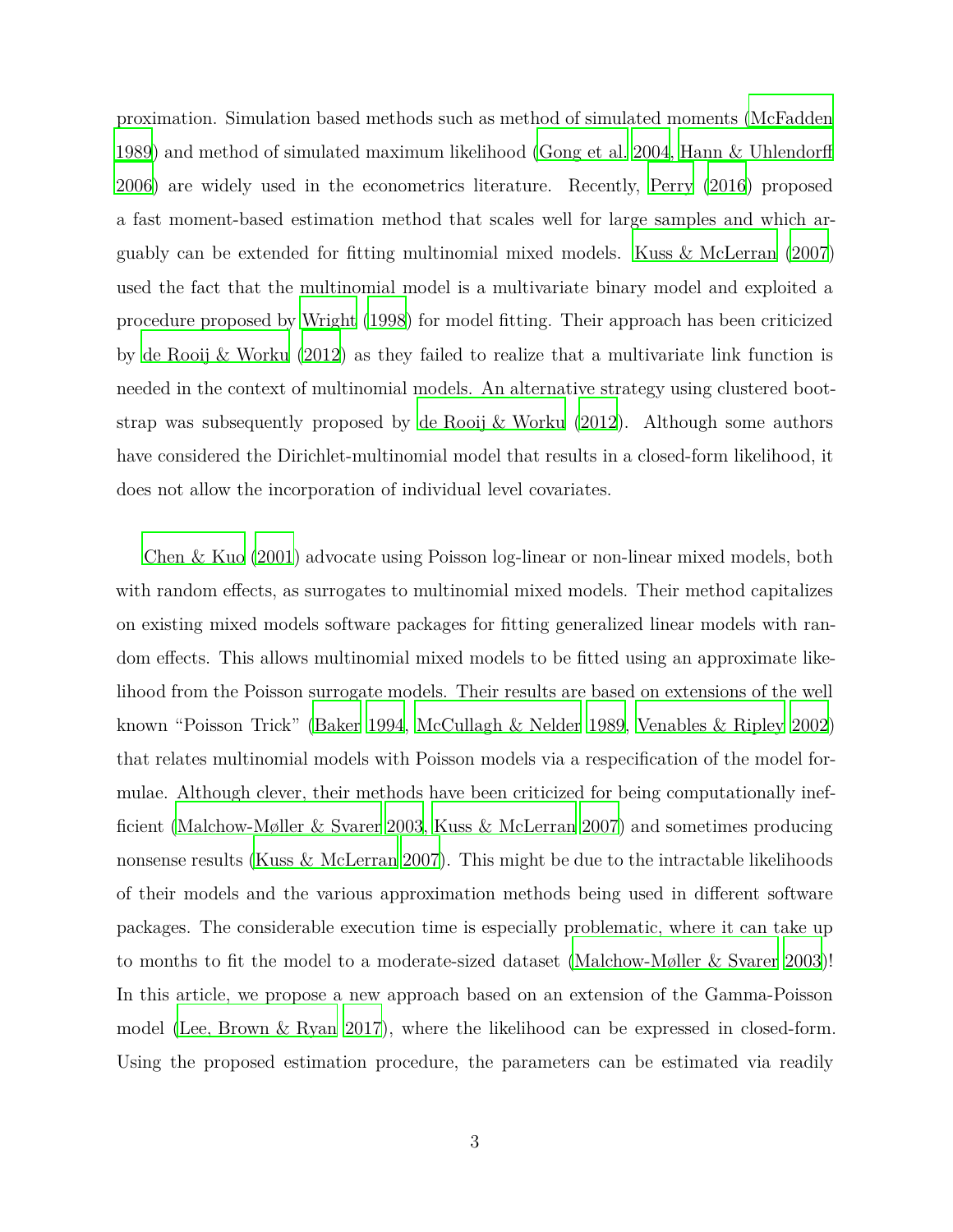available packages for fitting generalized linear models.

The remaining paper is organized as follows. Section [2](#page-3-0) reviews the "Poisson Trick" for multinomial regression models with independent responses, and suggests a parsimonious fitting strategy when all covariates are categorical. In Section [3](#page-10-0) we propose a new approach for approximating the likelihood of multinomial regression models with random effects. The empirical performance of the proposed model is demonstrated via a simulation study and a reanalysis of the yogurt brand choice dataset as discussed by [Chen & Kuo \(2001\)](#page-22-0) in Section [4.](#page-14-0) Finally, we conclude with a discussion and a summary of our findings in Section [5.](#page-17-0)

# <span id="page-3-0"></span>**2 "Poisson Trick" for Independent Multinomial Responses**

This section describes the relationship between multinomial and Poisson regression models for independent responses, which we refer to as the "Poisson Trick". The results are based on the well known fact that given the sum, Poisson counts are jointly multinomially distributed [\(McCullagh & Nelder 1989](#page-23-6)).

#### <span id="page-3-1"></span>**2.1 Derivation**

Let  $Y_j = (Y_{jq})_{q=1}^Q$  be the  $Q \times 1$  response vector for observation *j* with the corresponding probability vector  $p_j = (p_{jq})_{q=1}^Q$ , where *q* indexes the multinomial category. A common approach to satisfy the two characteristics of probability (i)  $0 \leq p_{jq} \leq 1$  for all *j* and *q*; and (ii)  $\sum_{q=1}^{Q} p_{jq} = 1$  is via

$$
p_{jq} = \zeta_{jq} / \zeta_{j+},\tag{1}
$$

where  $\zeta_{jq}$  is a positive user-specified function of covariates *x* and fixed effects  $\gamma$ , and  $\zeta_{j+}$  $\sum_{q=1}^{Q} \zeta_{jq}$ . Depending on the type of variable under consideration, *x* and  $\gamma$  can be indexed by various combinations of *j* and *q* [\(Croissant 2013](#page-22-8), pp. 7-8). Conditional on the multinomial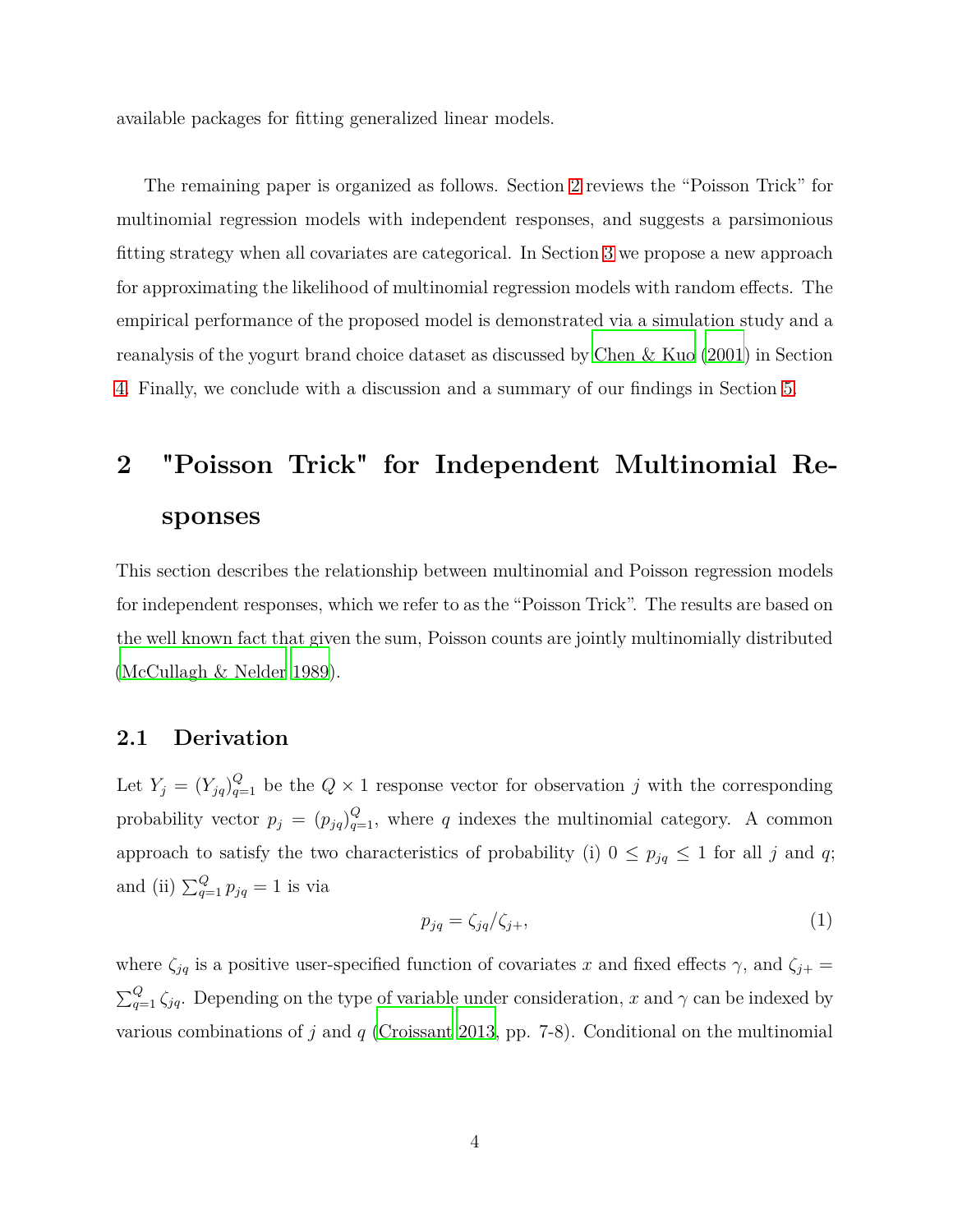sums  $Y_{j+} = \sum_{q=1}^{Q} Y_{jq}$ ,  $Y_j s$  are independently multinomially distributed for each *j*, i.e.

$$
Y_j | Y_{j+} \sim \mathcal{M}(Y_{j+}, p_j). \tag{2}
$$

In multinomial models,  $Y_{j+} = y_{j+}$  is treated as fixed. Suppose we instead treat  $Y_{j+}$  as random and assume

$$
Y_{j+} \sim \mathcal{P}(\delta_j \zeta_{j+}),\tag{3}
$$

independently for each *j*. This results in a multinomial-Poisson mixture with the following joint probability function for each *j*:

$$
P(Y_j = y_j \cap Y_{j+} = y_{j+}) = P(Y_{j+} = y_{j+})P(Y_j = y_j | Y_{j+} = y_{j+})
$$
  
=  $e^{-\delta_j \zeta_{j+}} \frac{(\delta_j \zeta_{j+})^{y_{j+}}}{y_{j+}!} \times \frac{y_{j+}!}{\prod_q y_{jq}!} \prod_q \left(\frac{\zeta_{jq}}{\zeta_{j+}}\right)^{y_{jq}}$   
=  $\prod_q \left\{ \frac{e^{-\delta_j \zeta_{jq}} (\delta_j \zeta_{jq})^{y_{jq}}}{y_{jq}!} \right\}$  iff  $Y_{j+} = y_{j+}$ . (4)

The marginal probability of  $Y_j$  can then be obtained by summing the joint probability over all possible values of  $Y_{j+}$ :

$$
P(Y_j = y_j) = \sum_{Y_{j+}=0}^{\infty} \prod_{q} \left\{ \frac{e^{-\delta_j \zeta_{jq}} (\delta_j \zeta_{jq})^{y_{jq}}}{y_{jq}!} \right\}
$$

$$
= \prod_{q} \left\{ \frac{e^{-\delta_j \zeta_{jq}} (\delta_j \zeta_{jq})^{y_{jq}}}{y_{jq}!} \right\}.
$$
(5)

Thus, allowing the multinomial sums to be random according to a Poisson distribution results in

$$
Y_{jq} \sim \mathcal{P}(\delta_j \zeta_{jq}),\tag{6}
$$

independently for each *j* and *q*. Summing over all observations, the log-likelihood is

<span id="page-4-0"></span>
$$
\sum_{j} \ell^{\mathcal{P}}(\delta_j \zeta_{j+}; Y_{j+}) + \sum_{j} \ell^{\mathcal{M}}(\zeta_j; Y_j | Y_{j+}) = \sum_{j} \sum_{q} \ell^{\mathcal{P}}(\delta_j \zeta_{jq}; Y_{jq}), \tag{7}
$$

where  $\ell^{\mathcal{P}}$  and  $\ell^{\mathcal{M}}$  denote the Poisson and multinomial log-likelihood functions respectively, and  $\zeta_j = (\zeta_{jq})_{q=1}^Q$ . The second term on the left hand side is the model we would like to fit,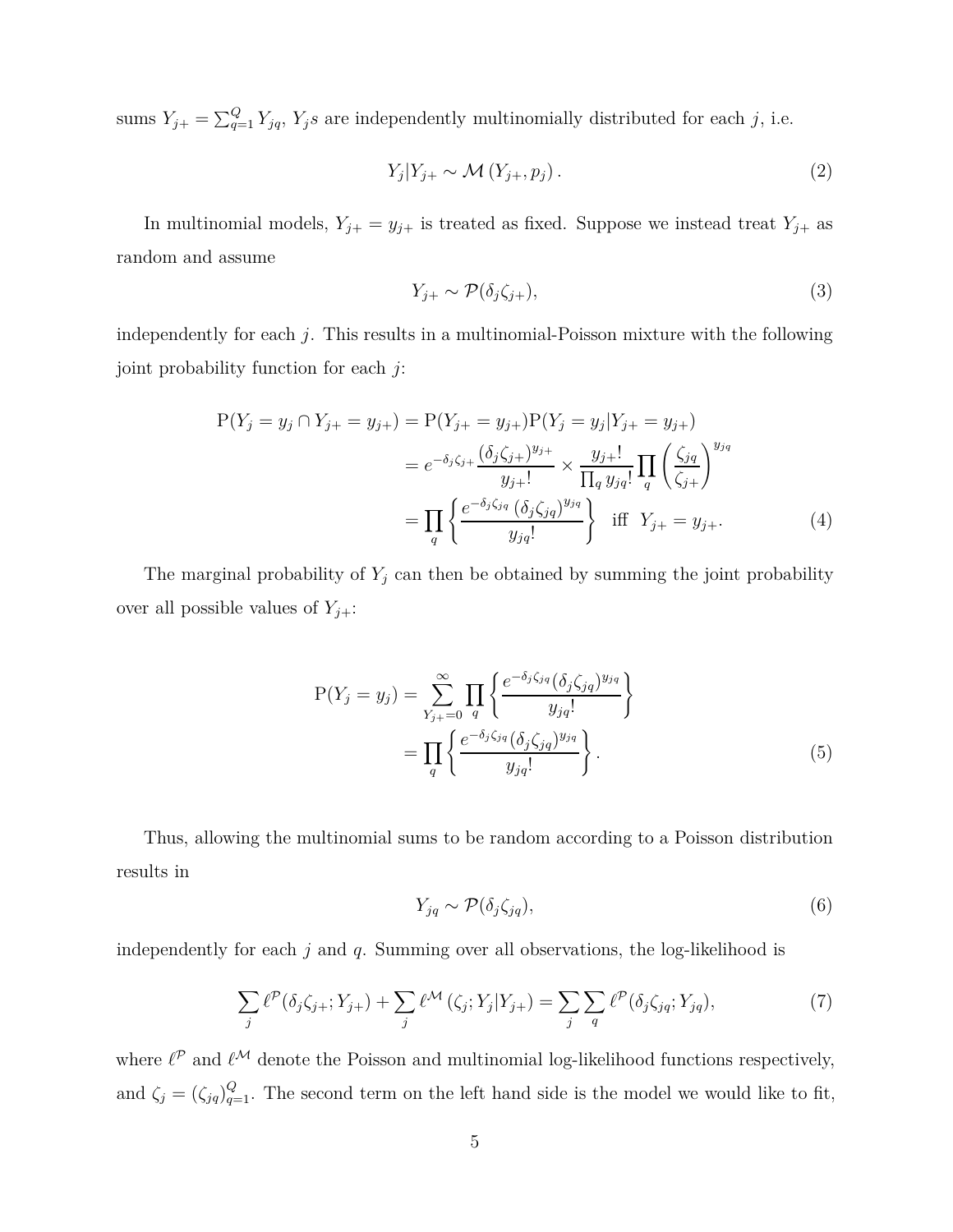and the term on the right hand side is the model we actually fit.

To show that the Poisson surrogate model is an exact fit to the multinomial model, first note the log-likelihood corresponding to the multinomial model is

<span id="page-5-2"></span>
$$
\sum_{j} \log(y_{j+1}) - \sum_{j} \sum_{q} \log(y_{jq}!) + \sum_{j} \sum_{q} y_{jq} \log \zeta_{jq} - \sum_{j} y_{j+} \log \zeta_{j+},
$$
(8)

and the log-likelihood of the Poisson surrogate model is

<span id="page-5-0"></span>
$$
-\sum_{j}\delta_j\zeta_{j+}+\sum_{j}y_{j+}\log\delta_j+\sum_{j}\sum_{q}y_{jq}\log\zeta_{jq}-\sum_{j}\log(y_{j+}!).\tag{9}
$$

Differentiating Equation [9](#page-5-0) with respect to  $\delta_j$  and setting it to 0, we obtain  $\hat{\delta}_j = y_{j+}/\zeta_{j+}$ . Plugging in the maximizing value of  $\delta_j$  into Equation [9,](#page-5-0) we have

<span id="page-5-1"></span>
$$
-\sum_{j} y_{j+} + \sum_{j} y_{j+} \log y_{j+} - \sum_{j} y_{j+} \log \zeta_{j+} + \sum_{j} \sum_{q} y_{jq} \log \zeta_{jq}.
$$
 (10)

Equation [10](#page-5-1) is identical to Equation [8,](#page-5-2) up to an additive constant. It follows that the maximum likelihood estimates, their asymptotic variances and tests for the fixed effects can be *exactly* recovered under the Poisson surrogate model [\(Richards 1961](#page-24-2)). That is, likelihood inference for  $\zeta_{jq}$  is the same whether we regard  $Y_{j+}$  as fixed (multinomial) or randomly sampled from independent Poissons. This result applies to the fixed effects model, with any parameterization of  $\zeta_{jq}$ , including:

- Exponential transformations of linear combinations of *categorical variables* and regression coefficients [\(McCullagh & Nelder 1989,](#page-23-6) [Agresti 2013\)](#page-22-9),
- Exponential transformations of linear combinations of *continuous variables* and regression coefficients,
- *Any* monotonic transformations of linear combinations of covariates and regression coefficients,
- Nonlinear functions of covariates and regression coefficients,
- Nonparametric formulations.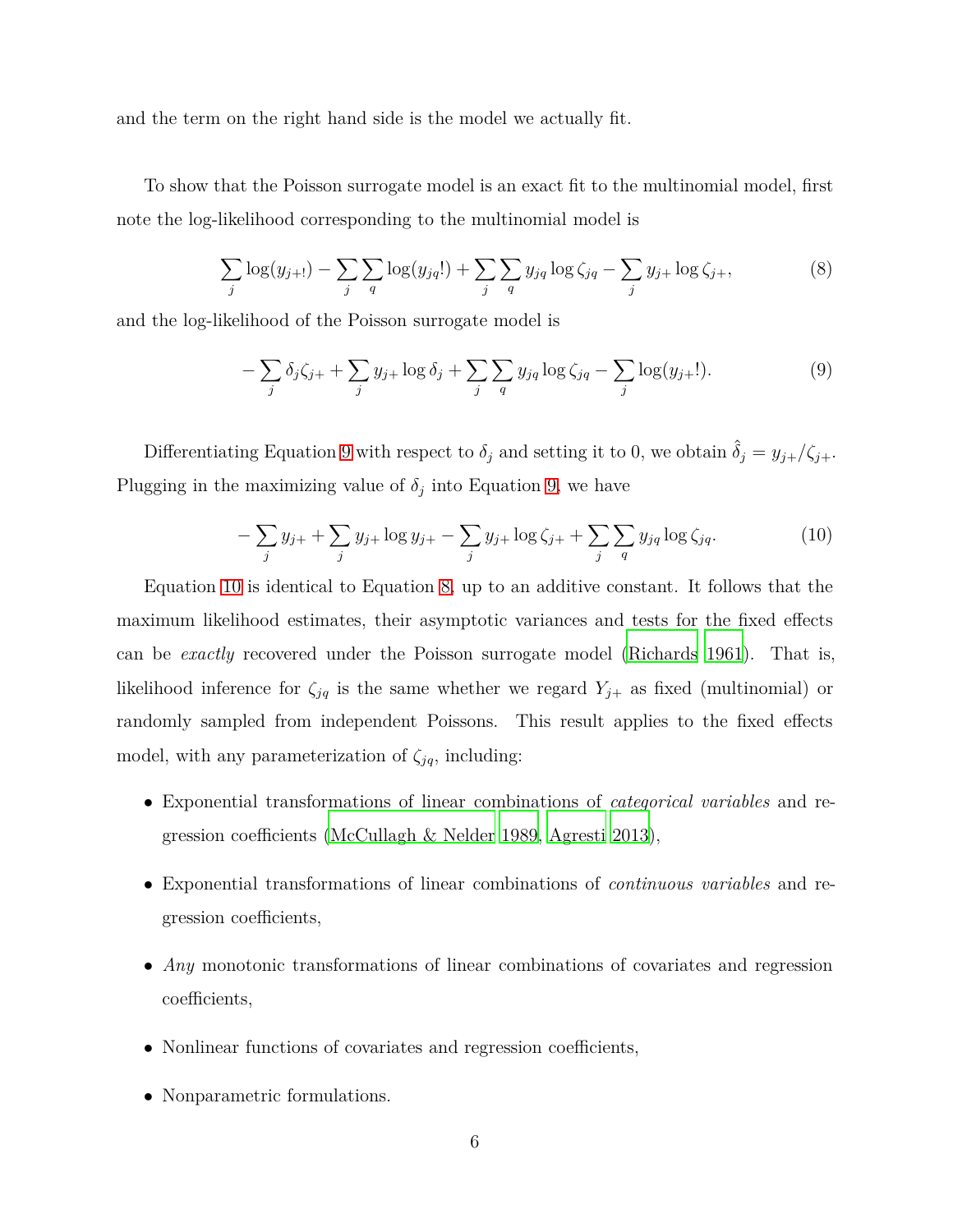The Poisson surrogate model eliminates  $\zeta_{j+}$  from the denominator of the multinomial probabilities. This makes sense intuitively, as we do not expect the multinomial sums to provide any useful information in estimating the fixed effects. Given that  $\hat{\delta}_j$  can also be obtained by setting the fitted values of the multinomial sums  $\hat{Y}_{j+} = \mathbb{E}(Y_{j+})$  equal to the observed counts  $y_{j+}$  in the Poisson surrogate model,  $\delta_j$  has the effect of recovering the multinomial sums. The key idea is to include a separate constant  $\delta_j$  for each unique combination of covariates in the Poisson surrogate models.

#### **2.2 Specifying Model Formulae for Poisson Surrogate Models**

For purposes of exposition, the model formulae in this section are written in terms of the R language [\(R Development Core Team 2017](#page-23-8)), although this article is not concerned with software packages per se. Multinomial models are fitted using the multinom() function within the nnet package [\(Ripley & Venables 2016\)](#page-24-3); Poisson models are fitted using the glm() function within the stats package.

For concreteness, consider the *non-parallel baseline category logit models*. The "baseline category logit" assumption refers to the following: treating category 1 as the baseline category with  $\zeta_{j1} = 1 \ \forall j$  without loss of generality, we model  $\log(p_{jq}/p_{j1}) = \log(\zeta_{jq})$  as a linear function of covariates x and regression coefficients  $\gamma$ . This assumption is not necessary, but chosen so that the model formulae can be illustrated using functions within the stats package. The "non-parallel" assumption refers to covariate effects that vary across categories [\(Fullerton & Xu 2016\)](#page-22-10), i.e. all elements of the *γ* vector are indexed by *q*. That is, if the set of logits are plotted against the covariate on the same graph, a set of straight lines with slopes that are in general different will be obtained. Later we shall discuss cases where we relax this assumption.

Consider a hypothetical dataset with two predictors  $X_1$  and  $X_2$  (these can be categorical or continuous) and a multinomial outcome vector *Y* with *Q* = 3 categories. In *short format*,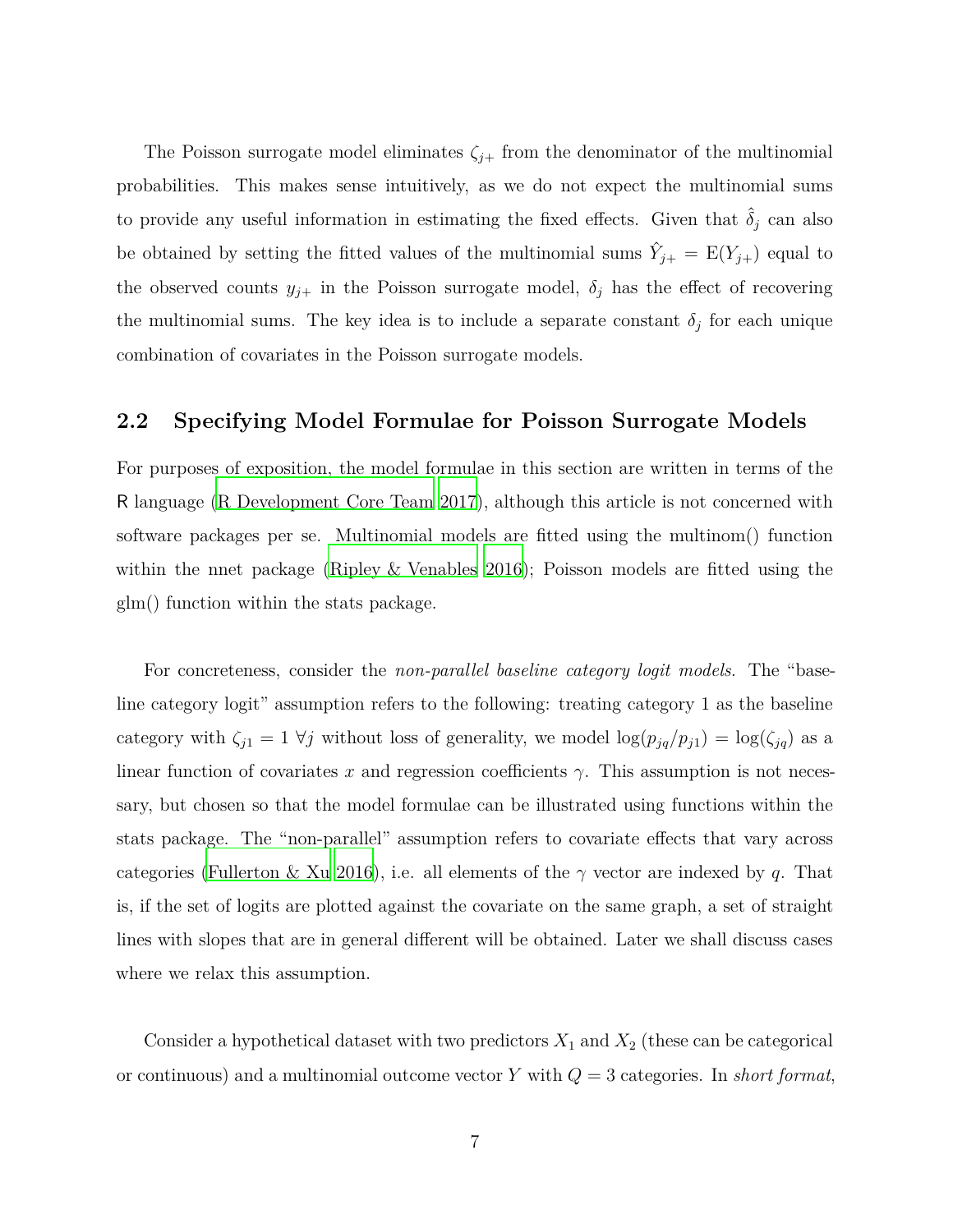each row of data represents an observation with a 3-dimensional outcome vector  $(Y_1, Y_2, Y_3)$ . Poisson models treat the outcomes of each observation as independent and glm() requires data to be presented in *long format*. This requires an additional factor *C* that denotes the category memberships. Each row now comprises a scalar outcome, resulting in 3 rows of data per observation. The first few rows of data in both short and long format are shown in Table [1.](#page-7-0)

<span id="page-7-0"></span>

| (a) Short format.                 |                |                |                |                |         |
|-----------------------------------|----------------|----------------|----------------|----------------|---------|
| Obs $X_1$ $X_2$ $Y_1$ $Y_2$ $Y_3$ |                |                |                |                |         |
| $\mathbf{1}$                      | $\overline{0}$ | $\overline{0}$ | 3              |                | $5 \t2$ |
| $\overline{2}$                    | $\theta$       | $\mathbf{1}$   | 5 <sup>5</sup> | 5              | - 0     |
| 3                                 | $\mathbf{1}$   | $\overline{0}$ | $\overline{7}$ | $\overline{2}$ | -1      |
| 4                                 | $\mathbf{1}$   | $\mathbf{1}$   | $\mathbf{1}$   | 3              | 6       |
|                                   |                |                |                |                |         |
|                                   |                |                |                |                |         |

Table 1: Multinomial data.

Table [2](#page-8-0) shows the equivalant relationship between non-parallel multinomial models and the corresponding Poisson models, where the parameters satisfy the usual constraints for identifiability. The Poisson surrogate models possess several important features:

- 1. The model includes an indicator variable *I* (that corresponds to  $\log \delta_j$  in Section [2.1\)](#page-3-1) for each observation, although this can be simplified when all covariates are categorical. This is to ensure the exact recovery of the multinomial sums, as the fixed sums are treated as random in the Poisson models. As a result, we do not interpret the coefficients of *I* since they are just nuisance parameters.
- 2. The category membership indicator *C* enters as a covariate in the Poisson models,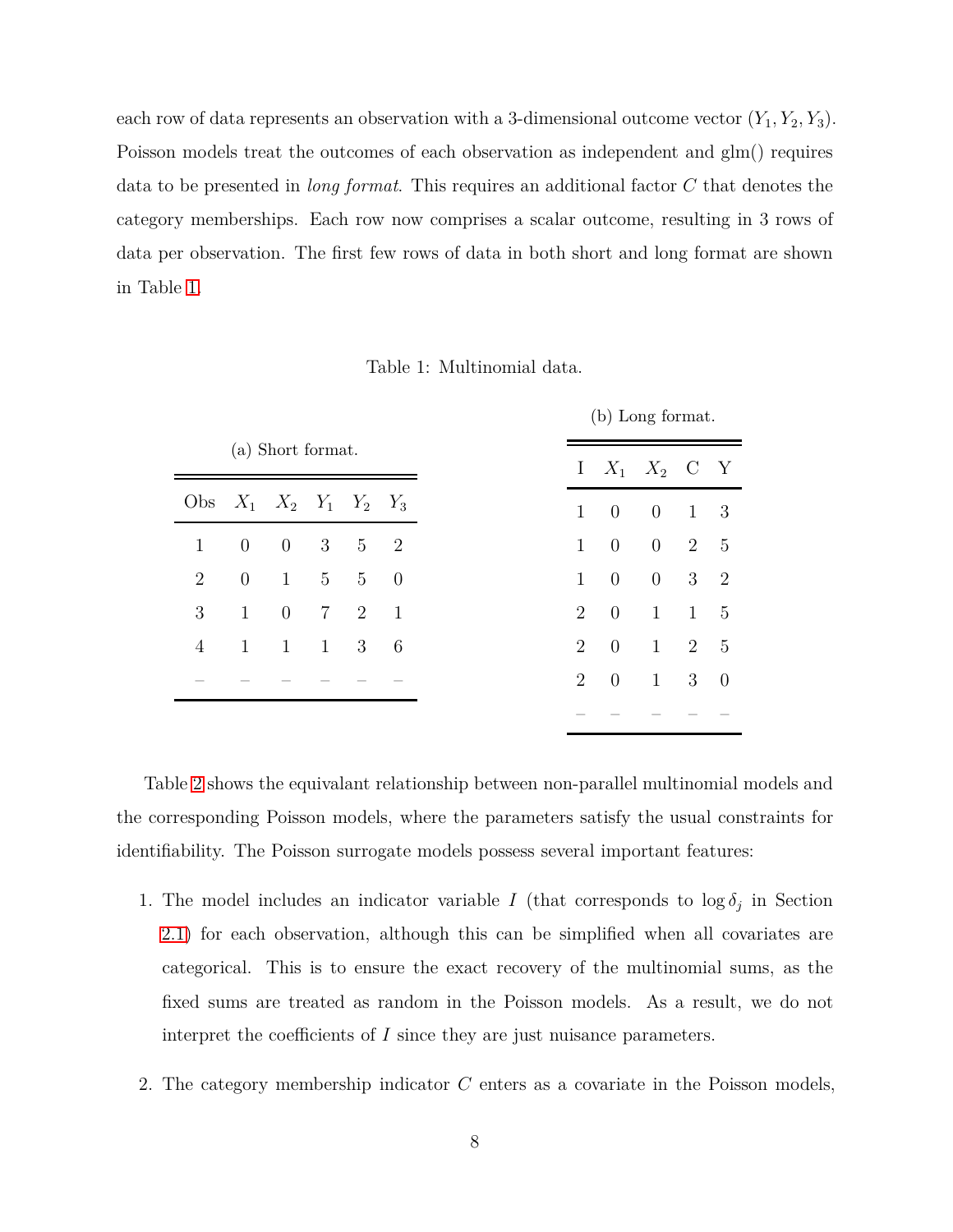where the coefficients correspond to the intercepts in the multinomial modelsv so that the counts are allowed to vary by category.

3. The model includes interaction terms between *X* and *C* (denoted by ∗ in the model formula), where the coefficients correspond to the slopes in the multinomial models. This is due to the non-parallel assumption where each category has a separate slope, and also the fact that multinomial models treat the response counts jointly for each observation, whereas Poisson models treat each response count as a separate observation. It is important that these interaction terms are included even if they are not significant. For multinomial models where some (*partial models*) or all (*parallel models*) of the covariate effects do not vary across categories, the equivalent Poisson models can be obtained by modifying the interaction structure between *X* and *C* accordingly. For instance, in parallel models where all categories share the same covariate effects, there is no need to include the interation terms between *X* and *C*, since the slopes do not vary across categories.

<span id="page-8-0"></span>Table 2: Equivalent relationship between non-parallel multinomial models and the corresponding Poisson models.

| Multinomial <sup>1</sup> | Poisson <sup>2</sup>                                                              |
|--------------------------|-----------------------------------------------------------------------------------|
| $Y \sim 1$               | $Y \sim I + C$                                                                    |
| $Y \sim X_1$             | $Y \sim I + C + C \cdot X_1$                                                      |
| $Y \sim X_1 + X_2$       | $Y \sim I + C + C * X_1 + C * X_2$                                                |
|                          | $Y \sim X_1 + X_2 + X_1 * X_2$ $Y \sim I + C + C * X_1 + C * X_2 + C * X_1 * X_2$ |

1 Syntax for using multinom() in R, where data are presented in short format and *Y* is a vector of response counts.

2 Syntax for using glm() in R, where data are presented in long format and *Y* is a scalar response count.

When writing the model formula, it is important to specify *I* and *C* as *factors* due to their categorical nature. This can be achieved via the factor() function in R.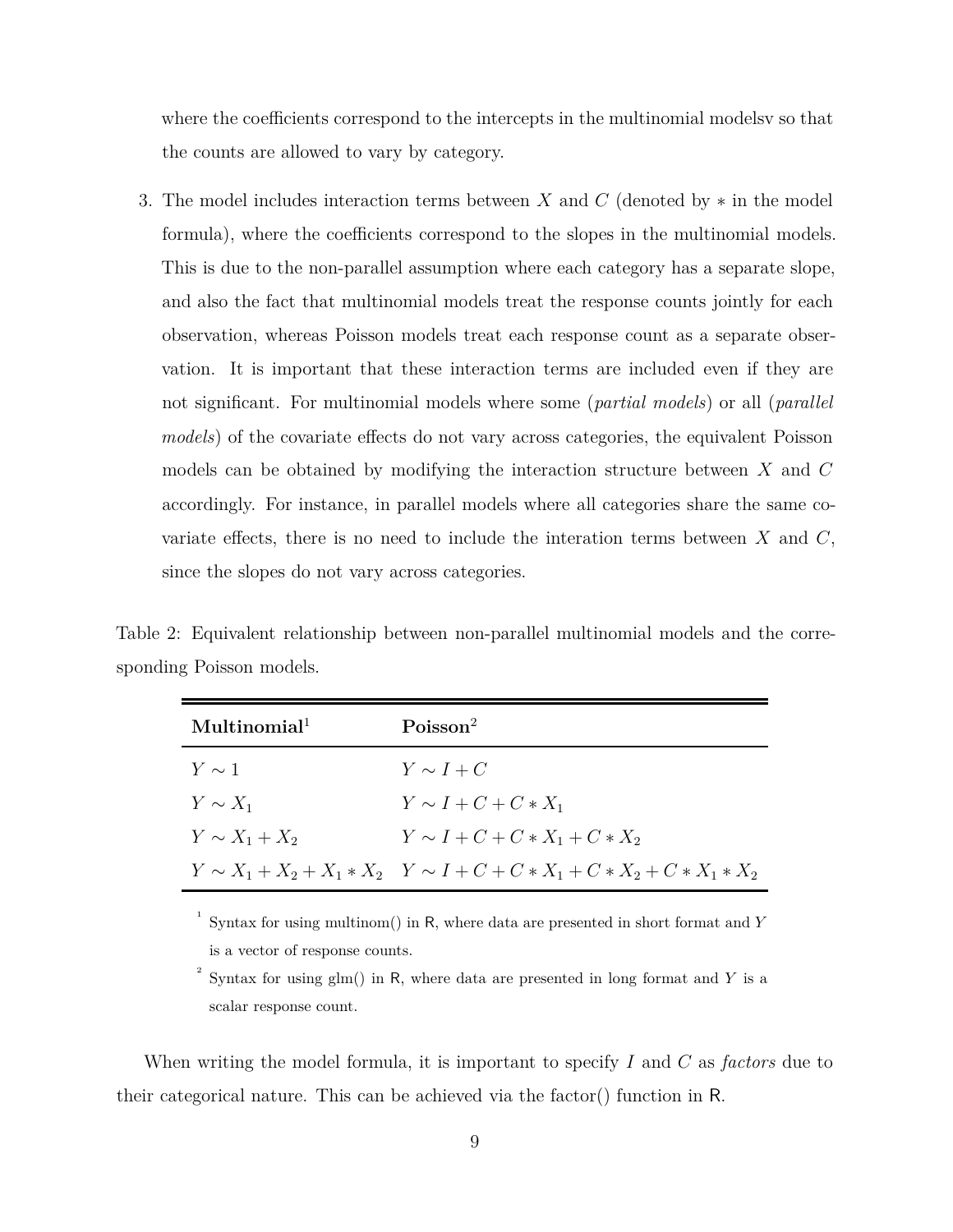#### **Special Case: Categorical Covariates**

<span id="page-9-0"></span>When all covariates are categorical, the model formulae in Table [3](#page-9-0) offer a more parsimonious option for fitting the Poisson models without having to estimate a separate parameter for each observation.

| $M$ ultinomial <sup>1</sup>                           | Poisson <sup>2</sup>                   |
|-------------------------------------------------------|----------------------------------------|
| $Y \sim 1$                                            | $Y \sim C$                             |
| $Y \sim X_1$                                          | $Y \sim X_1 + X_1 * C$                 |
| $Y \sim X_1 + X_2$                                    | $Y \sim X_1 * X_2 + X_1 * C + X_2 * C$ |
| $Y \sim X_1 + X_2 + X_1 * X_2$ $Y \sim X_1 * X_2 * C$ |                                        |

Table 3: Equivalent relationship between non-parallel multinomial models and the corresponding Poisson models, when all the covariates are categorical.

<sup>1</sup> Syntax for using multinom() in R, where data are presented in short format and *Y* is a vector of response counts.

2 Syntax for using glm() in R, where data are presented in long format and *Y* is a scalar response count.

As stated above, the key to achieving the 1-1 correspondence between multinomial and Poisson models (with the same link function) is to include a separate constant for each unique combination of covariates. For categorical covariates, this can be achieved by including the full interaction among the predictors in the Poisson model. When all the covariates are categorical, the interaction term has the precise effect of pooling groups of observations with identical covariates. Fitting such models is equivalent to fitting the observation index as a factor (Table [2\)](#page-8-0), but the pooling results in a smaller effective data frame, and therefore smaller storage requirements and faster fitting speed, with no loss of information. Of course, if there are many factors, there may not be much saving, because it will be comparatively rare for different observations to have all the same factor level combinations.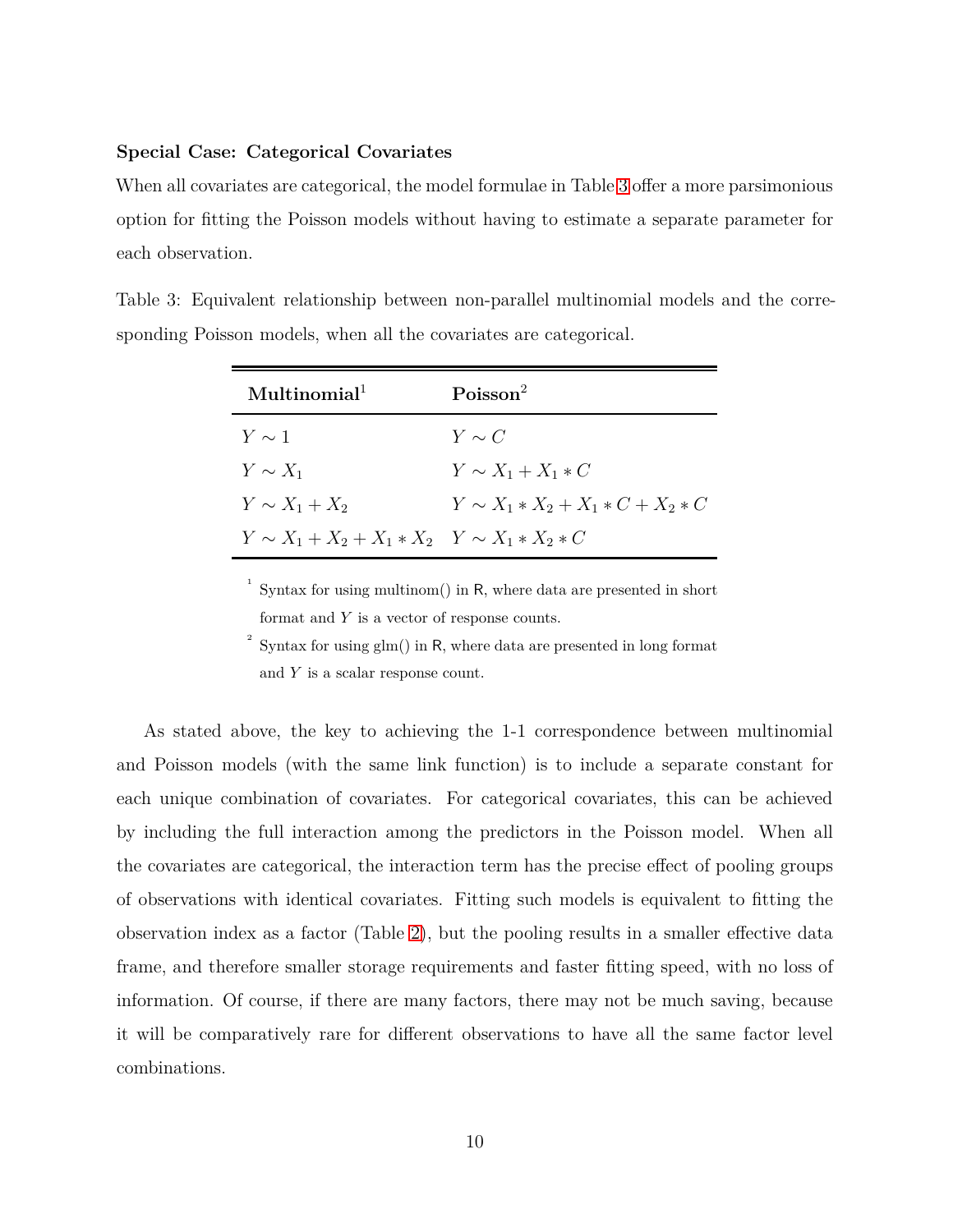# <span id="page-10-0"></span>**3 Extending the "Poisson Trick" for Correlated Multinomial Responses**

#### **3.1 Derivation**

Consider a set of observations which fall into a collection of *I* groups and let  $\lambda_i = (\lambda_{iq})_{q=1}^Q$ *q*=1 be a vector-valued random effect for group *i*. Each observation belongs to only a single group. Extending the notation in Section [2,](#page-3-0) the  $Q \times 1$  response vector for observation  $j$  in group *i* is  $Y_{ij} = (Y_{ijq})_{q=1}^Q$ , with the corresponding probability vector  $p_{ij} = (p_{ijq})_{q=1}^Q$ , where  $p_{ijq} = \lambda_{iq}\zeta_{ijq}/\sum_{q=1}^Q \lambda_{iq}\zeta_{ijq}$ . Conditional on the multinomial sums  $Y_{ij+} = \sum_{q=1}^Q Y_{ijq}$  and the random effects  $\lambda_i$ , the counts are Multinomially distributed:

$$
Y_{ij}|Y_{ij+}, \lambda_i \sim \mathcal{M}(Y_{ij+}, p_{ij}).
$$
\n(11)

In analogy to the results in Section [2,](#page-3-0) given the random effects, we treat  $Y_{ij+}$  as random and assume

$$
Y_{ij+}|\lambda_i \sim \mathcal{P}\left(\delta_{ij}\sum_{q=1}^Q \lambda_{iq}\zeta_{ijq}\right),\qquad(12)
$$

independently for each *i* and *j*. This gives

$$
Y_{ijq}|\lambda_{iq} \sim \mathcal{P}(\delta_{ij}\lambda_{iq}\zeta_{ijq}),\tag{13}
$$

independently for each *j* and *q*. The probability argument in Equation [7](#page-4-0) still holds, now conditional on the random effects:

<span id="page-10-1"></span>
$$
\sum_{i} \sum_{j} \ell^{\mathcal{P}} \left( \delta_{ij} \sum_{q=1}^{Q} \lambda_{iq} \zeta_{ijq}; Y_{ij+} | \lambda_i \right) + \sum_{i} \sum_{j} \ell^{\mathcal{M}} \left( \zeta_{ij}; Y_{ij} | Y_{ij+}, \lambda_i \right) = \sum_{i} \sum_{j} \sum_{q} \ell^{\mathcal{P}} \left( \delta_{ij} \lambda_{iq} \zeta_{ijq}; Y_{ijq} | \lambda_{iq} \right),
$$
\n(14)

where  $\zeta_{ij} = (\zeta_{ijq})_{q=1}^Q$ . If the random effects are observed, the conditional probability statement above imply a 1-1 exact correspondence between the multinomial and the Poisson surrogate models. However, due to the unobserved nature of the random effects, interest lies in the marginal distribution, obtained by integrating out the random effects. This results in an approximate relationship between the two models. It turns out that the marginal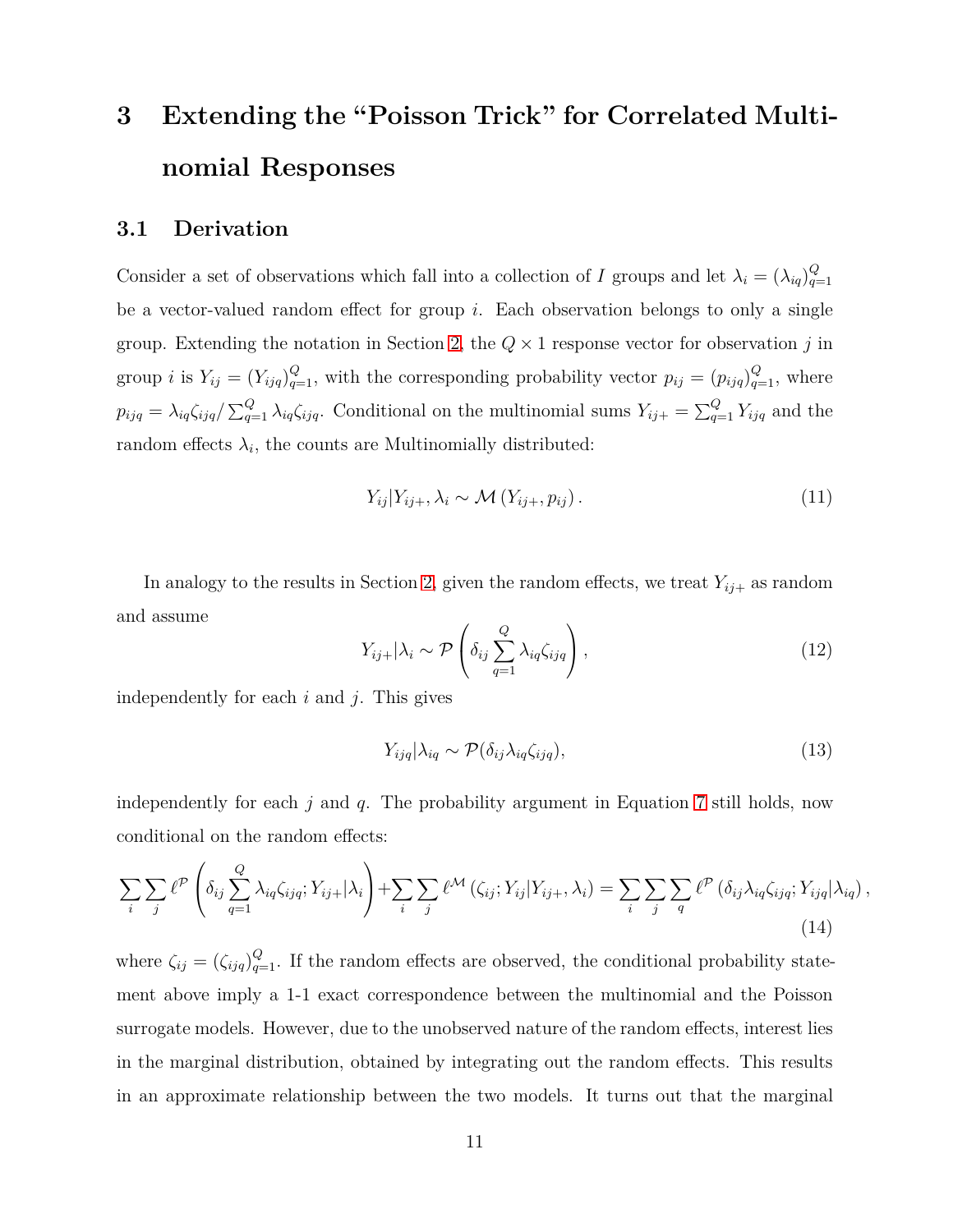likelihood of the approximating Poisson surrogate model (right hand side of Equation [14\)](#page-10-1) can be expressed in closed-form if we assume an independent Gamma model for the random effects, with  $E(\lambda_{iq}) = \alpha_q/\beta_q$  and  $Var(\lambda_{iq}) = \alpha_q/\beta_q^2$ , i.e.  $\lambda_{iq} \sim \mathcal{G}(\alpha_q, \beta_q)$  [\(Lee, Green & Ryan](#page-23-1) [2017\)](#page-23-1).

With this assumption for the distribution of the random effects, the marginal likelihood of the multinomial model that we would like to fit (second term on the left hand side of Equation [14\)](#page-10-1) is given by

$$
L^{\mathcal{M}} = \prod_{i} \int \cdots \int \prod_{j} \left\{ \frac{y_{ij+}!}{\prod_{q} y_{ijq}!} \prod_{q} \left( \frac{\lambda_{iq} \zeta_{ijq}}{\sum_{q=1}^{Q} \lambda_{iq} \zeta_{ijq}} \right)^{y_{ijq}} \right\} \times \prod_{q} \frac{\beta_{q}^{\alpha_{q}} \lambda_{iq}^{\alpha_{q}-1} e^{-\beta_{q} \lambda_{iq}}}{\Gamma(\alpha_{q})} d\lambda_{i1} \ldots d\lambda_{iQ}.
$$
\n(15)

This does not generally exhibit a closed-form solution regardless of the random effect distribution, unless in the special cases of no covariate or with only group specific covariates [\(Lee, Green & Ryan 2017](#page-23-1)). Numerical or simulation methods can be used to approximate the likelihood, with computational efforts increasing with increasing number of groups and categories. On the other hand, the marginal likelihood of the Poisson surrogate model can be expressed in closed-form:

$$
L^{P} = \prod_{i} \left\{ \int \cdots \int \prod_{j} \prod_{q} \frac{e^{-\delta_{ij}\lambda_{iq}\zeta_{ijq}}(\delta_{ij}\lambda_{iq}\zeta_{ijq})^{y_{ijq}}}{y_{ijq}!} \prod_{q} \frac{\beta_{q}^{\alpha_{q}}\lambda_{iq}^{\alpha_{q}-1}e^{-\beta_{q}\lambda_{iq}}}{\Gamma(\alpha_{q})} d\lambda_{i1} \dots d\lambda_{iQ} \right\}
$$

$$
= \prod_{i} \left\{ \prod_{q} \frac{\Gamma(\alpha_{q} + y_{i+q})\beta_{q}^{\alpha_{q}}}{\Gamma(\alpha_{q})(\beta_{q} + \sum_{j} \delta_{ij}\zeta_{ijq})^{\alpha_{q}+y_{i+q}}} \times \prod_{j} \prod_{q} \frac{(\delta_{ij}\zeta_{ijq})^{y_{ijq}}}{y_{ijq}!} \right\}.
$$
(16)

The Poisson surrogate model is an extension of the Gamma-Poisson model as proposed by [Lee, Brown & Ryan \(2017\)](#page-23-7) and [Lee, Green & Ryan \(2017](#page-23-1)) to allow the modelling of counts for multiple categories.

As a consequence of Equation [16,](#page-11-0) we have

<span id="page-11-1"></span><span id="page-11-0"></span>
$$
E(Y_{ijq}) = \frac{\alpha_q}{\beta_q} \delta_{ij} \zeta_{ijq}.
$$
\n(17)

Refer to the appendix for details. This is the population-averaged expected value and is not suitable for prediction in general, as it does not take into account the cluster effect.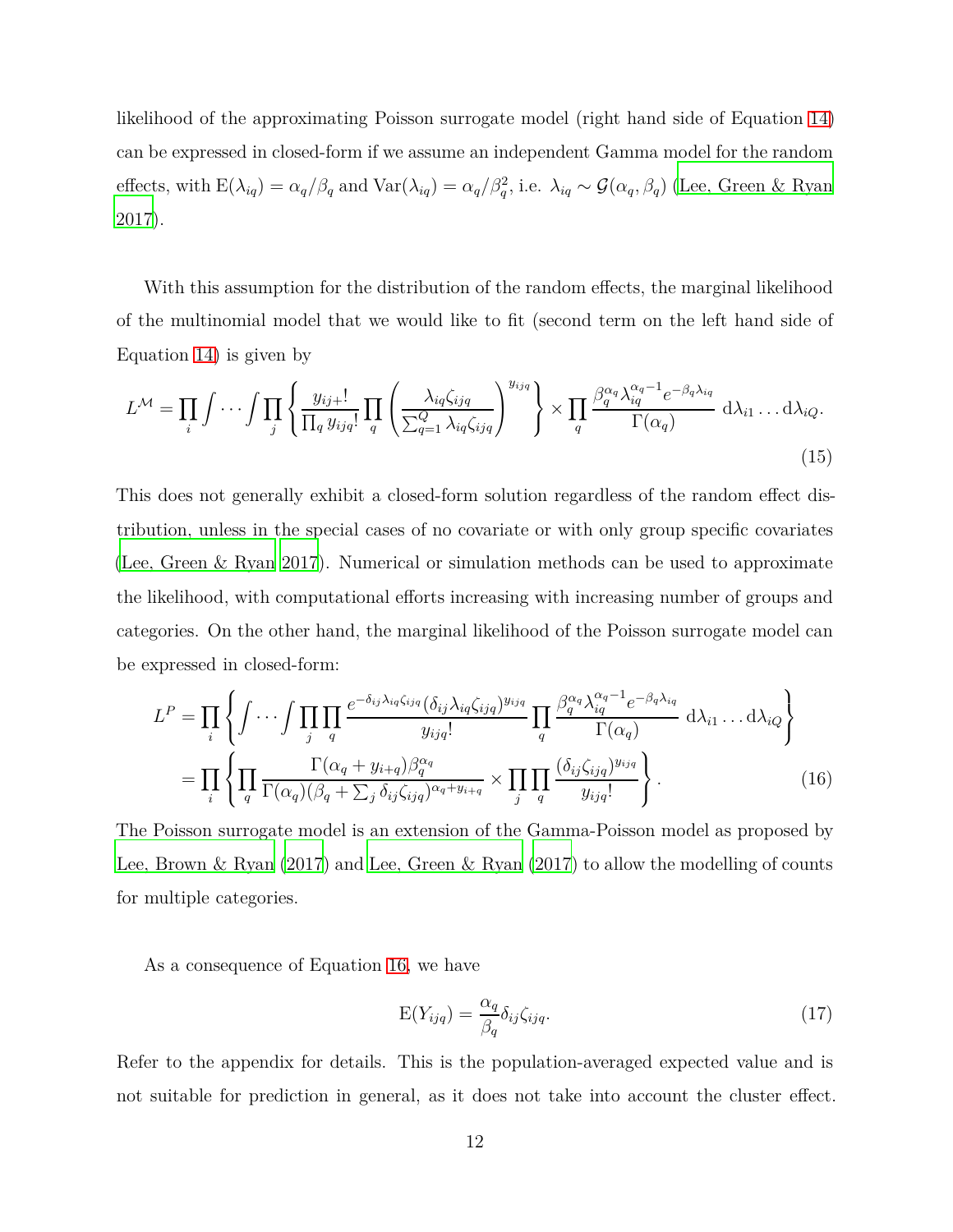However, it can be useful for out of sample prediction, when there are no samples present in a particular group.

#### **Special Case: Var(***λiq***) approaches 0**

When  $\text{Var}(\lambda_{iq})$  approaches 0 for all q, the model reduces to the special case of no random effects as outlined in Section [2,](#page-3-0) and the exact correspondence between the multinomial and the Poisson models can be regained.

#### **3.2 Identifiability**

There is some lack of identifiability with the model formulation given by Equation [16,](#page-11-0) characterized by non-uniqueness of the maximum likelihood estimates. There is an identifiability issue between  $\lambda_{iq}$  and  $\delta_{ij}$ , and also between  $\lambda_{iq}$  and the category intercepts. To fix this, we impose the constraint of  $\alpha_q = 1/\beta_q$  so that  $E(\lambda_{iq}) = 1$ . As a consequence,  $\lambda_{iq} \sim \mathcal{G}(1/\beta_q, \beta_q)$  and  $\text{Var}(\lambda_{iq}) = \beta_q$ . Also, we only require a random effect for each logit, and thus a constraint for the random effects associated with the baseline category  $q = 1$ is needed. Denote  $u_{iq} = \log \lambda_{iq}$ . Several authors such as [Agresti \(2013](#page-22-9)) (pp.514) and [Hartzel et al. \(2001](#page-22-2)) considered a multivariate normal distribution for the random effects, i.e.  $(u_{iq})_{q=2}^Q \sim \mathcal{N}(0, \Sigma)$ , where  $\Sigma$  is a  $Q-1$  by  $Q-1$  variance-covariance matrix. This is equivalent to saying that  $u_{i1} = 0$  for all *i*, or  $\sigma_{11} = 0$ . The equivalent statement in our proposed model is to fix  $\lambda_{i1} = 1$  for all *i*. This is tantamount to saying  $\text{Var}(\lambda_{i1}) = \beta_1$ approaches 0, and thus  $\alpha_1$  approaches  $\infty$ .

#### **3.3 Prediction of Random Effects and Fitted Values**

We focus on the *best predictor* (BP) for random effects prediction, i.e. the predictor that minimises the overall mean squared error of prediction. [McCulloch et al. \(2008\)](#page-23-9) shows that the BP is given by the posterior expectation of the random effect. Under the proposed Poisson surrogate model, the BP is given by

$$
BP(\lambda_{iq}) = \hat{\lambda}_{iq} \equiv \underset{\lambda^*}{\text{argmin}} \ E(\lambda_{iq} - \lambda^*)^2 := E(\lambda_{iq}|y), \tag{18}
$$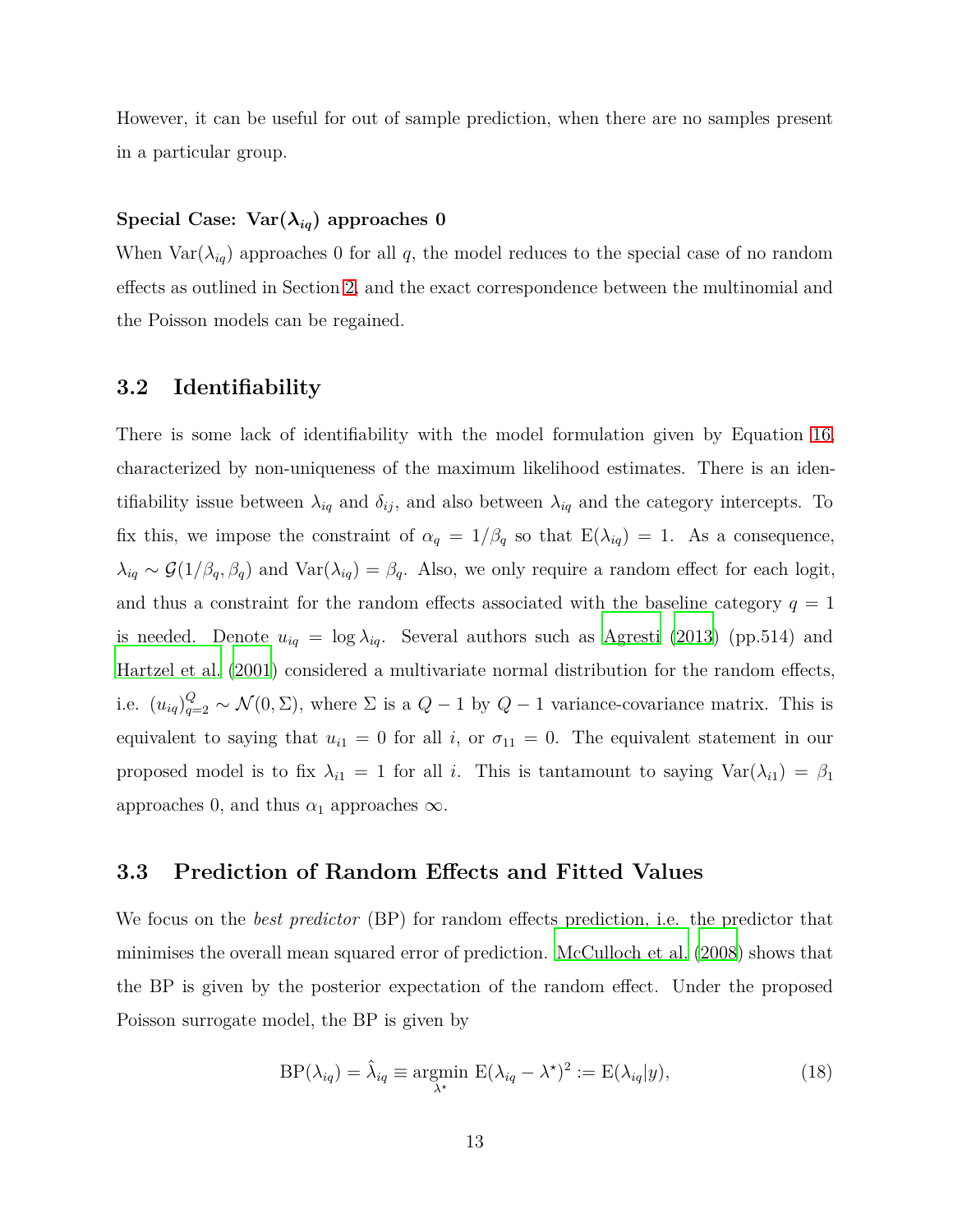which can be calculated via

$$
\hat{\lambda}_{iq} = \frac{\int_{-\infty}^{\infty} \lambda_{iq} f(\lambda_{iq}) f(y | \lambda_{iq}) d\lambda_{iq}}{\int_{-\infty}^{\infty} f(\lambda_{iq}) f(y | \lambda_{iq}) d\lambda_{iq}}.
$$
\n(19)

Solving for the integral, the BP is

$$
\hat{\lambda}_{iq} = \frac{Y_{i+q} + 1/\beta_q}{\sum_j \delta_{ij} \zeta_{ijq} + \beta_q},\tag{20}
$$

where  $Y_{i+q} = \sum_j Y_{ijq}$ .  $\hat{\lambda}_{iq}$  depends on the parameters  $\delta_{ij}$ ,  $\gamma$  and  $\beta_q$ , in which we replace by their estimators, leading to the *empirical best predictor* (EBP). The fitted values can then be defined as

$$
\hat{Y}_{ijq} = \delta_{ij} \hat{\lambda}_{iq} \zeta_{ijq},\tag{21}
$$

<span id="page-13-0"></span>where we replace  $\delta_{ij}$  and  $\zeta_{ijq}$  by their respective estimators  $\hat{\delta}_{ij}$  and  $\hat{\zeta}_{ijq}$ .

#### **3.4 Parameter Estimation**

Consider the parameterization  $\zeta_{ijq} = \exp(\eta_{ijq})$  which is widely adopted in practice, where  $\eta_{ijq} = x_{ijq}^T \gamma$ , where  $x_{ijq}$  and  $\gamma$  are both vectors. The chosen index structure for *x* and  $\gamma$ encompasses a variety of possible scenarios: (i) category-specific predictors with generic coefficients  $x_{ijq}^T \gamma$ , (ii) category-specific predictors with category-specific coefficients  $x_{ijq}^T \gamma_q$ , and (iii) observation-specific predictors with category-specific coefficients  $x_{ij}\gamma_q$ . This can be achieved by creating the appropriate interaction terms between the predictor and the category indicator variable, thus modifying the model matrix. Note that observation-specific predictors must be paired with choice-specific coefficients. Otherwise they will disappear in the differentiation when we consider the log-odds.

Denote  $\theta = (\gamma, (\beta_q)_{q=2}^Q)$ , where  $\gamma$  includes the incidental parameters  $\log(\delta_{ij})$  for all *i* and *j*. Algorithm [1](#page-14-1) presents an Expectation/Conditional Maximization (ECM) algorithm [\(Meng & Rubin 1993](#page-23-10)) for parameter estimation of the Poisson surrogate model. Refer to the appendix for a detailed derivation.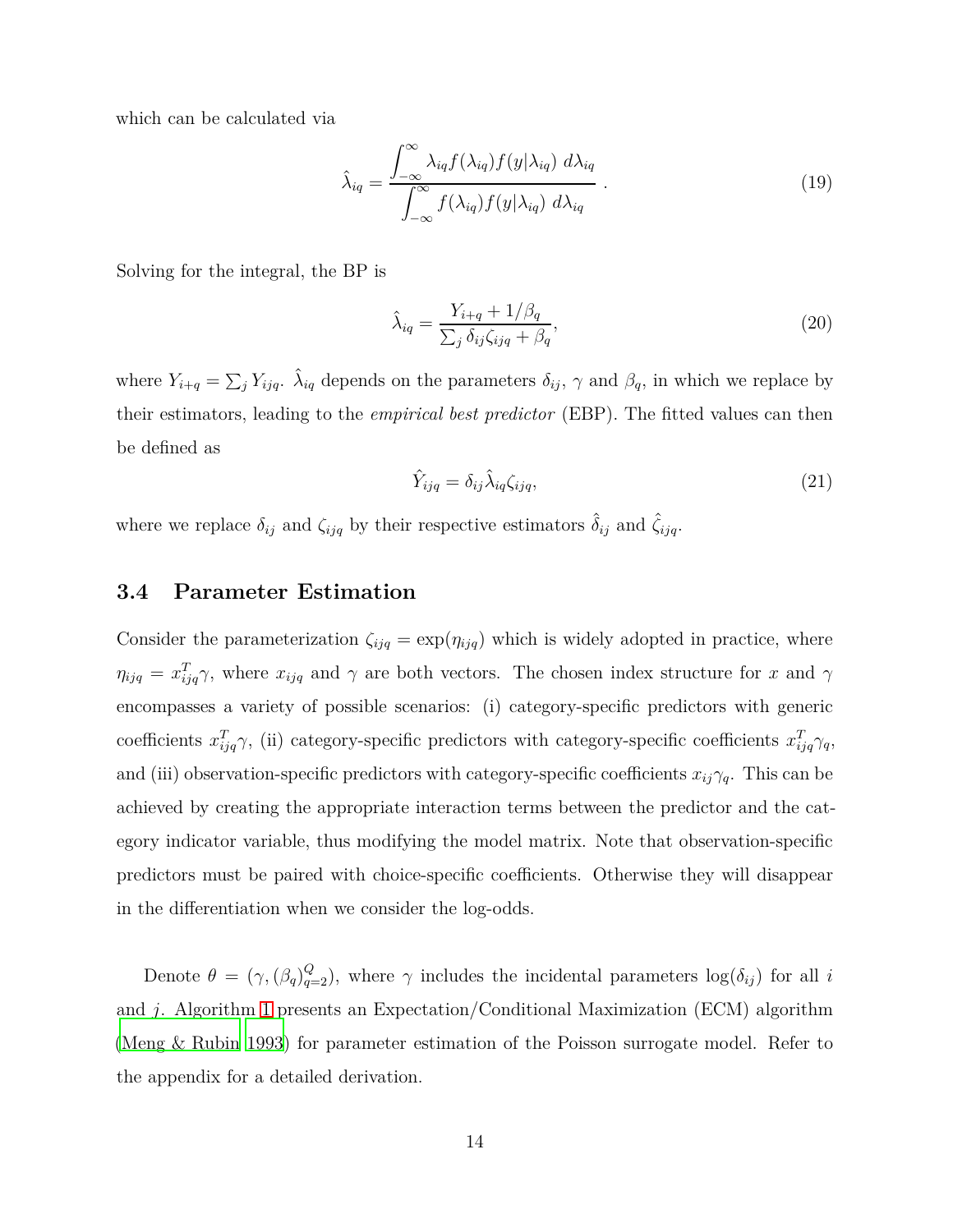**Initialize** *θ*.

**Cycle**:

**while** *relative differences in the parameter estimates are not negligible* **do E-Step**: Calculate for each *i* and *q*:

$$
\hat{\lambda}_{iq}^{(t+1)} = \mathcal{E}\left(\lambda_{iq} \Big| (y_{ijq})_j, \theta^{(t)}\right) = \frac{y_{i+q} + 1/\beta_q^{(t)}}{\sum_j e^{x_{ijq}\gamma^{(t)}} + 1/\beta_q^{(t)}}
$$
\n
$$
\hat{\lambda}_{iq}^{(t+1)} = \mathcal{E}\left(\log(\lambda_{iq}) \Big| (y_{ijq})_j, \theta^{(t)}\right) = \psi\left(y_{i+q} + 1/\beta_q^{(t)}\right) - \log\left(\sum_j e^{x_{ijq}\gamma^{(t)}} + 1/\beta_q^{(t)}\right),
$$

where  $\psi(\cdot)$  is the digamma function.

#### **CM-Step**:

- Obtain  $\gamma^{(t+1)}$  by fitting a Poisson log-linear model with  $y_{ijq}$  as the response and  $X_{ijq}$  as the design matrix, with  $\hat{\lambda}_{iq}^{(t+1)}$  as offset.  $X_{ijq}$  includes indicator variables for each unique combination of covariates.
- Obtain  $\beta_q^{(t+1)}$  for each  $\beta_q$  for  $q = 2$  to  $Q$  by maximizing

$$
\sum_{i} \left\{ (1/\beta_q - 1) \hat{\chi}_{iq}^{(t+1)} - \hat{\lambda}_{iq}^{(t+1)}/\beta_q - \log(\beta_q)/\beta_q - \log \Gamma(1/\beta_q) \right\},\,
$$

where  $\Gamma(\cdot)$  is the gamma function.

<span id="page-14-1"></span>**end**

**Algorithm 1:** *Expectation/Conditional Maximization (ECM) algorithm for fitting the Poisson surrogate model.*

## <span id="page-14-0"></span>**4 Yogurt Brand Choice Dataset**

We consider the yogurt brand choice dataset previously analyzed by [Jain et al. \(1994](#page-23-2)) and [Chen & Kuo \(2001\)](#page-22-0). [Jain et al. \(1994](#page-23-2)) approximated the likelihood of a multinomial logit model with Gaussian random effects using a discrete distribution. [Chen & Kuo \(2001\)](#page-22-0) approximated the multinomial logit model using the Poisson log-linear model and Poisson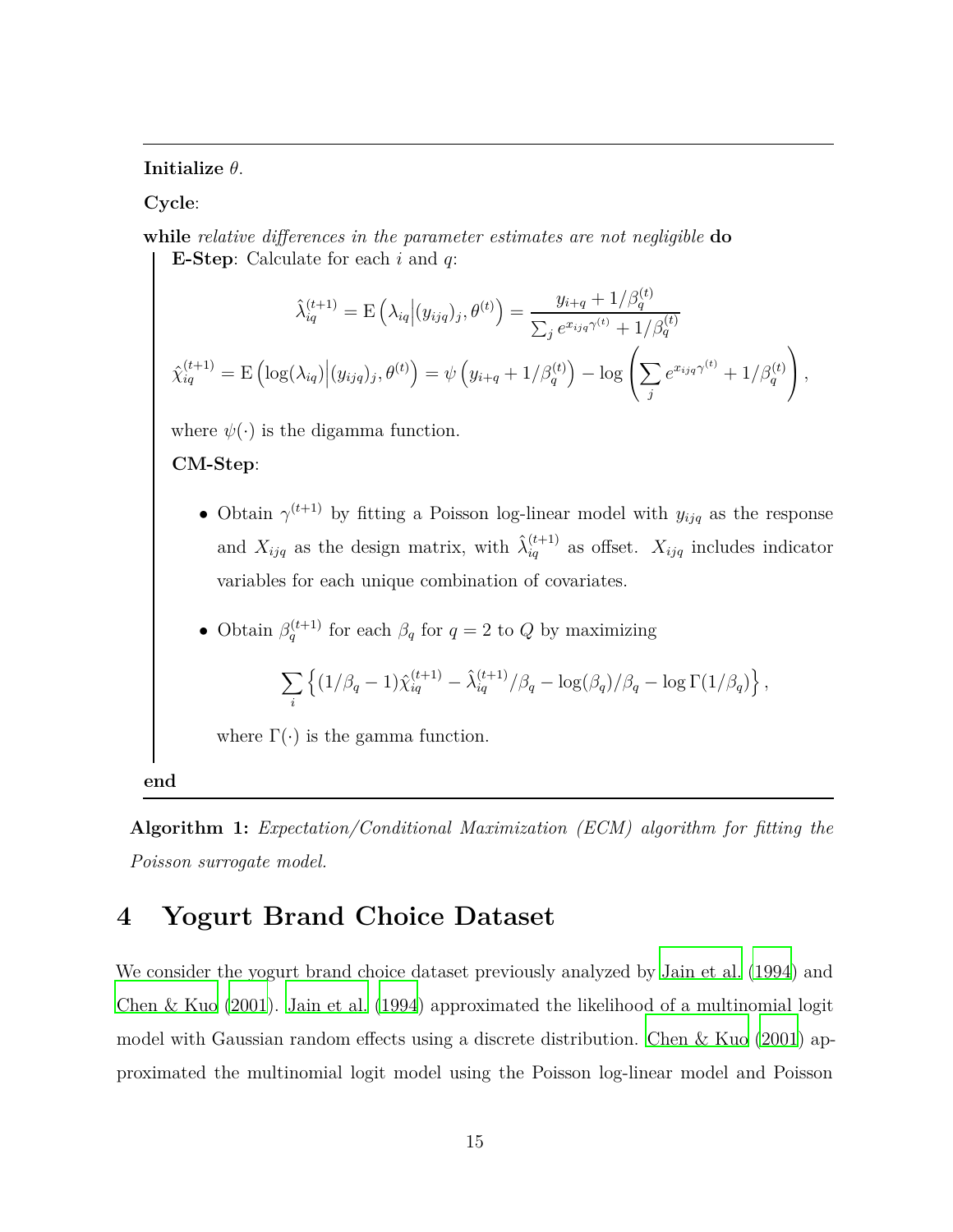nonlinear model, both with Gaussian random effects.

The dataset consists of purchases of yogurt by a panel of 100 households in Springfield, Missouri, and were originally provided by A. C. Nielsen. The data were collected by optical scanners for about two years and correspond to 2*,* 412 purchases. Variables collected include brand, price and presence of newspaper feature advertisements for each purchase made by households in the panel. Price and feature advertisements are choice-specific variables. We assume a *parallel baseline logit* model by assigning generic coefficients  $\gamma$  to these variables, as we do not expect the effect of price and feature advertisements on the probability of purchase to vary according to brands. The four brands of yogurt: Yoplait, Dannon, Weight Watchers, and Hiland account for market shares of 34%, 40%, 23%, and 3% respectively. Following [Chen & Kuo \(2001\)](#page-22-0), we put Hiland as the reference brand. Table [4](#page-16-0) presents the yogurt data in both long and short format. The letters 'f' and 'p' represent the feature and price variables respectively, with the letter that follows denoting the brand. For instance, 'fy' stands for 'feature of Yoplait' and 'pd' stands for 'price of Dannon'.

We fit the models proposed in Sections [2](#page-3-0) and [3,](#page-10-0) and compare our results to that of [Chen & Kuo \(2001\)](#page-22-0), fitted using the SAS macro GLIMMIX and the SAS procedure NLMIXED. The results are presented in Table [5.](#page-18-0) The preference ordering of the brands are the same for all models, i.e. Yoplait is the most preferred brand, followed by Dannon, Weight Watchers and Hiland. The slope parameters estimates have the expected signs for all models. An increase in price is associated with a decrease in the probability of purchase. Feature advertisement tends to increase the chance of purchase. The householdto-household variation in the probability of purchase for Weight Watchers is much larger than the other brands, although none are significant ( $p > 0.05$ ).

In comparing the estimates between models, we note that the fixed effects model is likely to produce biased estimates as it did not take into account of the correlation induced by multiple purchases from the same household. The parameter estimates of NLMIXED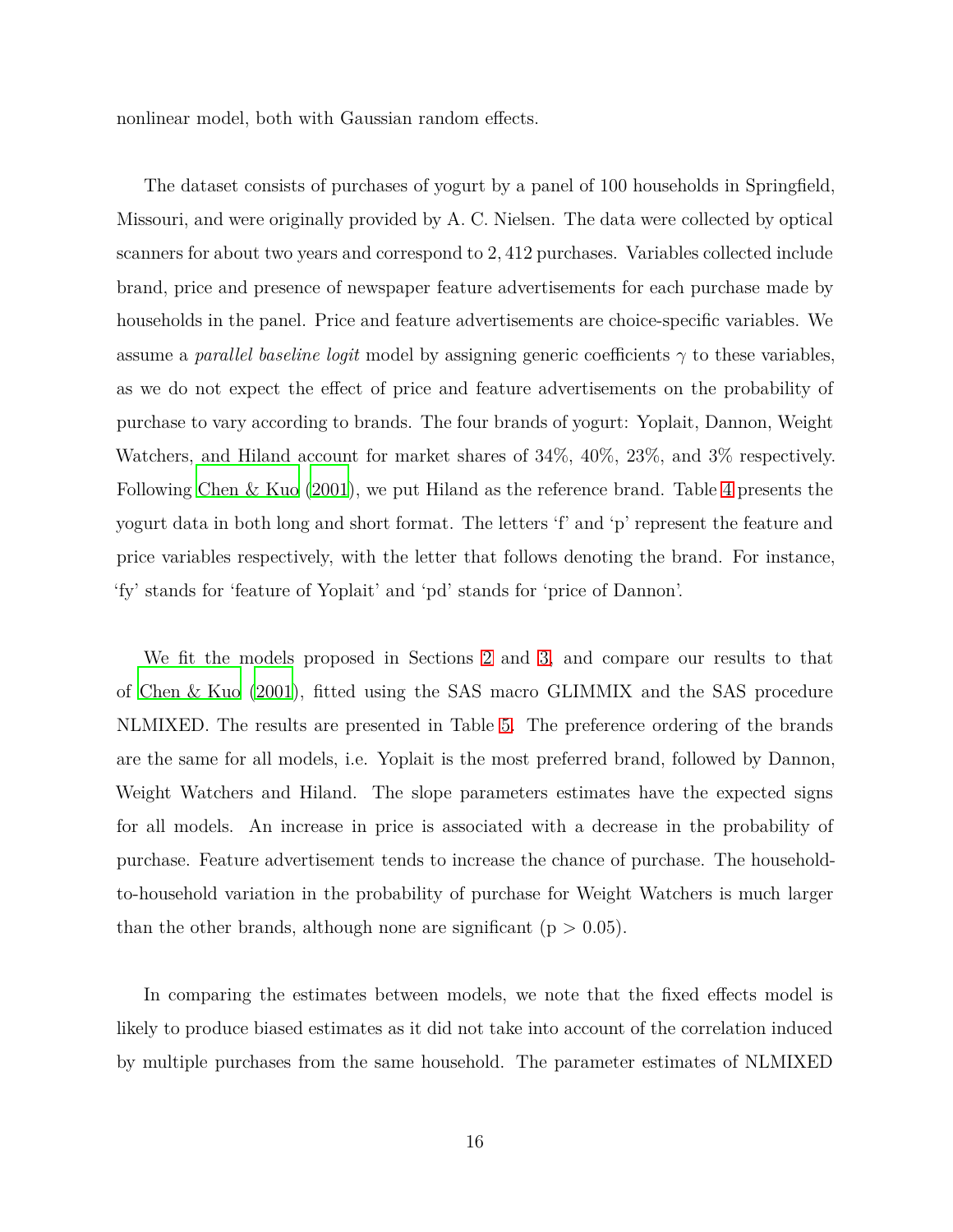<span id="page-16-0"></span>

| id             |      |                | obs yoplait dannon weight hiland fy fd fw fh py |                |                |                |                |                |                |                       | pd    | pw    | ph    |
|----------------|------|----------------|-------------------------------------------------|----------------|----------------|----------------|----------------|----------------|----------------|-----------------------|-------|-------|-------|
| $\mathbf{1}$   | -1   | $\overline{0}$ | $\mathbf{1}$                                    | $\overline{0}$ | $\overline{0}$ | $\overline{0}$ | $0 \quad 0$    |                |                | $0$ 0.108 0.081       |       | 0.079 | 0.061 |
| $\mathbf{1}$   | 2    | $\overline{0}$ | $\mathbf{1}$                                    | $\overline{0}$ | $\overline{0}$ | $\overline{0}$ | $\overline{0}$ | $\overline{0}$ |                | $0$ 0.108 0.098 0.075 |       |       | 0.064 |
| $\mathbf{1}$   | 3    | $\overline{0}$ | $\mathbf{1}$                                    | $\overline{0}$ | $\overline{0}$ | $\overline{0}$ | $0 \quad 0$    |                |                | $0$ 0.108 0.098 0.086 |       |       | 0.061 |
|                |      |                |                                                 |                |                |                |                |                |                |                       |       |       |       |
| $\overline{2}$ | 9    | 1              | $\overline{0}$                                  | $\overline{0}$ | $\overline{0}$ | $\overline{0}$ | $0 \quad 0$    |                |                | $0$ 0.108 0.098 0.079 |       |       | 0.050 |
|                |      |                |                                                 |                |                |                |                |                |                |                       |       |       |       |
| 100            | 2412 | $\overline{0}$ | $\overline{0}$                                  | 1              | $\overline{0}$ | $\overline{0}$ | $\overline{0}$ | $\overline{0}$ | $\overline{0}$ | 0.108                 | 0.086 | 0.079 | 0.043 |

(a) Short format.

| (b) Long format. |
|------------------|
|------------------|

| id  | obs            | feature          | price | count            | brand   |
|-----|----------------|------------------|-------|------------------|---------|
| 1   | 1              | 0                | 0.108 | 0                | yoplait |
| 1   | 1              | 0                | 0.081 | $\overline{0}$   | dannon  |
| 1   | 1              | 0                | 0.079 | 1                | weight  |
| 1   | $\mathbf{1}$   | 0                | 0.061 | $\overline{0}$   | hiland  |
| 1   | 2              | 0                | 0.108 | $\boldsymbol{0}$ | yoplait |
| 1   | $\overline{2}$ | 0                | 0.098 | 1                | dannon  |
|     |                |                  |       |                  |         |
| 100 | 2412           | $\left( \right)$ | 0.043 | 1                | hiland  |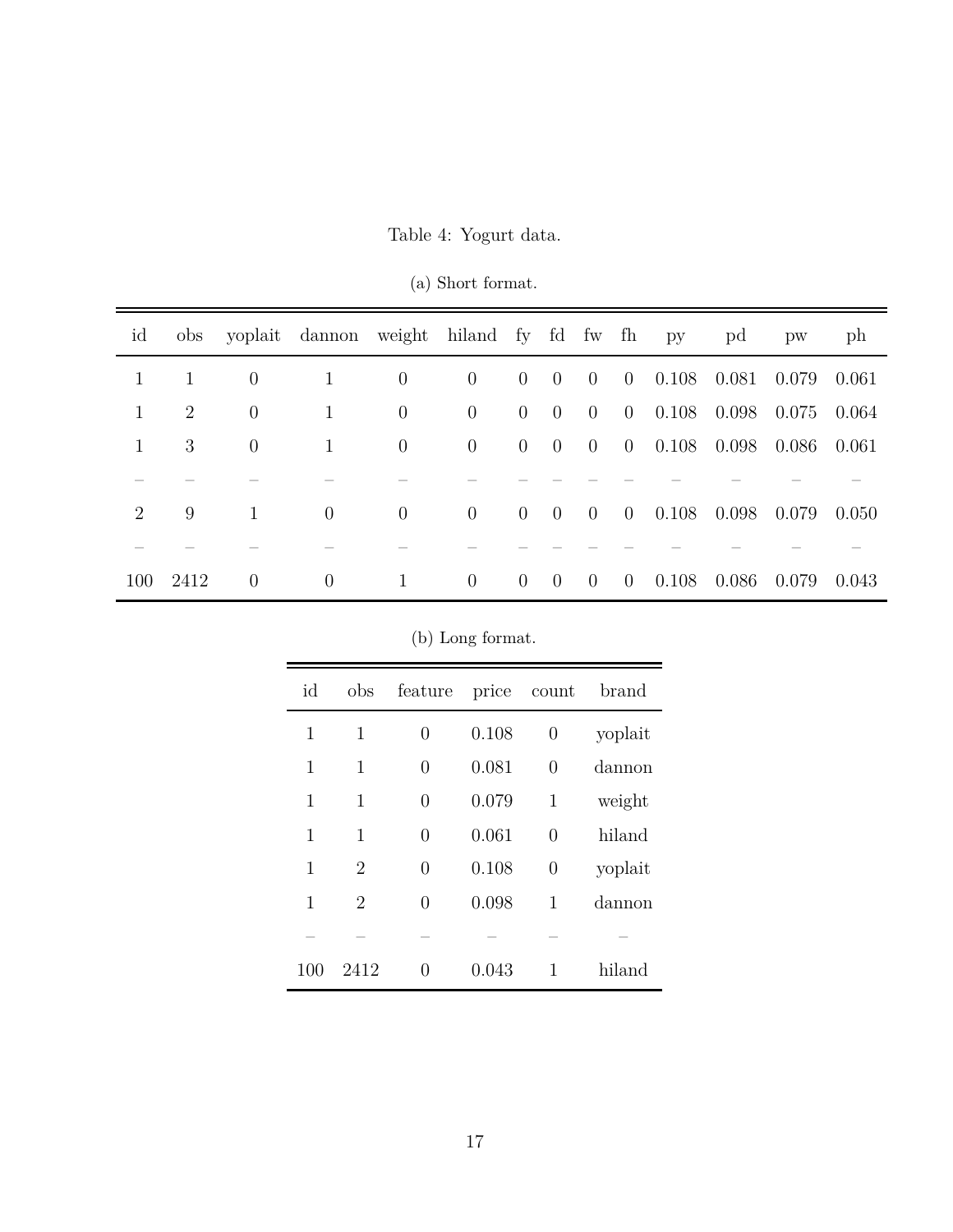and Gamma-Poisson are uniformly larger than that of GLIMMIX, except for the intercept associated with Weight Watchers (for NLMIXED) and for the slope associated with price (for Gamma-Poisson). The estimates of the standard errors from NLMIXED and Gamma-Poisson are also uniformly larger than that of GLIMMIX. These differences can be attributed to the different distributional assumptions of the random effects, and also the different approximations used in GLIMMIX and NLMIXED to estimate the intractable likelihood. In this regard, our model exhibit a closed-form likelihood that allows exact inference to be performed with respect to the approximating model.

We tried to fit a simplified version of GLIMMIX using the glmer() function within the lme4 package in R, with just a random effect per household (ignoring the choice effect). However, the model failed to converge within a few months, even though [Chen & Kuo](#page-22-0) [\(2001\)](#page-22-0) claimed that the GLIMMIX model coverged in SAS.

### <span id="page-17-0"></span>**5 Concluding Remarks**

In this article, we presented methods for fitting various multinomial regression models via the so-called "Poisson Trick" and its extensions. The "Poisson Trick" for fitting fixed effects multinomial regression models is handy when the direct fitting of multinomial models is not supported, for instance the INLA package [\(Rue et al. 2009](#page-24-4)) in R. For multinomial regression models with random effects, there exist a variety of experience for using the existing extensions proposed by Chen & Kuo  $(2001)$ , from taking months to fit a moderate sized dataset [\(Malchow-Møller & Svarer 2003](#page-23-0)), producing nonsense results [\(Kuss & McLerran](#page-23-5) [2007\)](#page-23-5) to non-convergence in our experience of fitting the yogurt brand choice dataset. We proposed an extension of the "Poisson Trick" using Gamma (multiplicative) random effects. In contrast to the models by [Chen & Kuo \(2001](#page-22-0)), our model exhibits a closed-form likelihood and can be maximized using existing functions for fitting generalized linear models that are stable and heavily optimized, without having to approximate the integrals.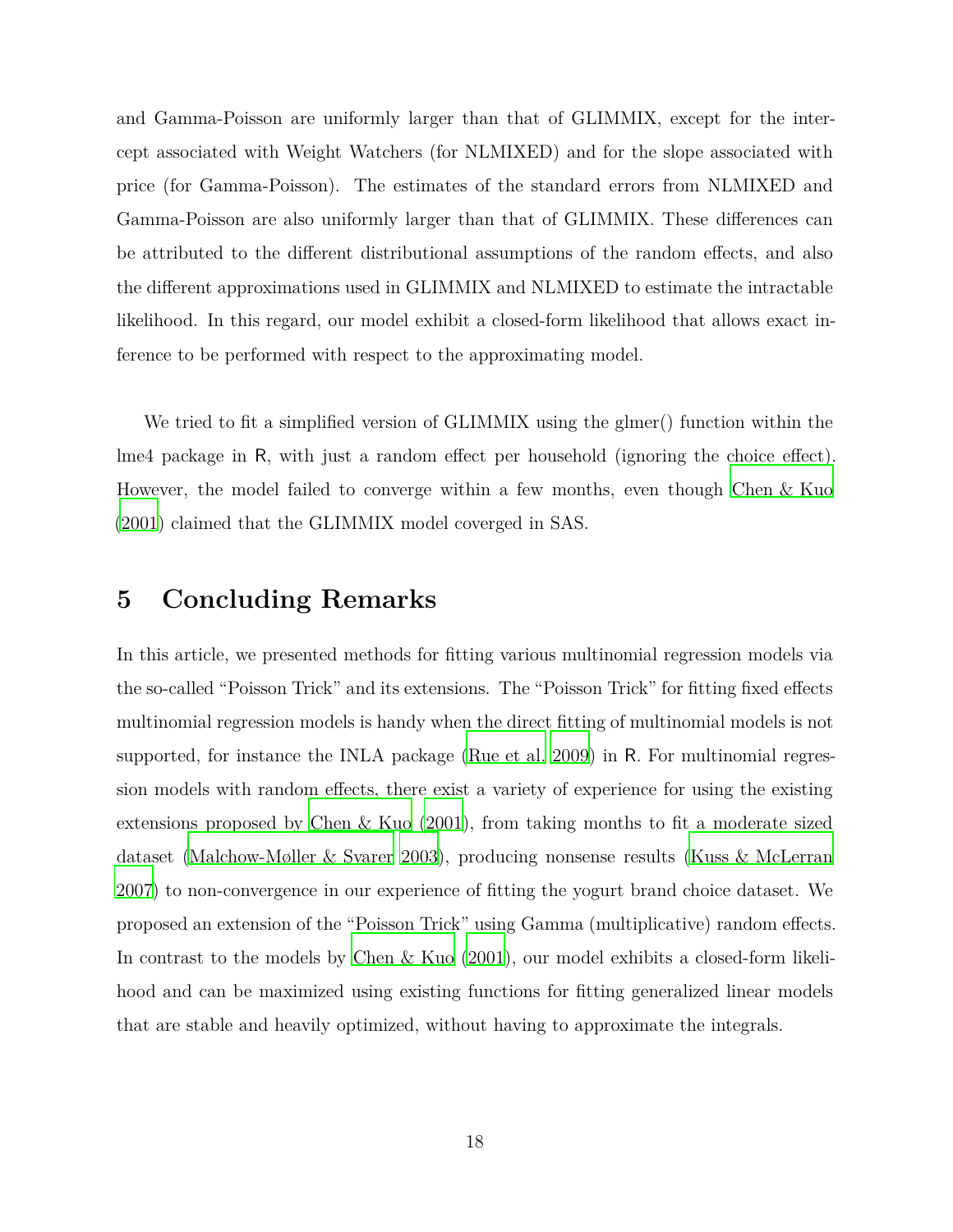|                   |                           | <b>Random Effects</b> |                      |                               |  |  |
|-------------------|---------------------------|-----------------------|----------------------|-------------------------------|--|--|
| <b>Variables</b>  | Fixed $E \text{ffects}^1$ | GLIMMIX <sup>2</sup>  | NLMIXED <sup>3</sup> | $Gamma$ -Poisson <sup>4</sup> |  |  |
| Dannon            | 3.716(0.145)              | 3.838(0.231)          | 4.130(0.648)         | 4.616(0.309)                  |  |  |
| Weight            | 3.074(0.145)              | 2.242(0.241)          | 1.046(0.671)         | 3.677(0.392)                  |  |  |
| Yoplait           | 4.450(0.187)              | 4.626(0.261)          | 4.805(0.699)         | 5.275(0.342)                  |  |  |
| Feature           | 0.491(0.120)              | 0.730(0.121)          | 0.956(0.185)         | 0.785(0.178)                  |  |  |
| Price             | $-36.658(2.437)$          | $-40.012(2.562)$      | $-36.686(3.725)$     | $-40.881(3.778)$              |  |  |
| $\beta_{Dannon}$  | N/A                       | N/A                   | N/A                  | 2.203(0.134)                  |  |  |
| $\beta_{Weight}$  | N/A                       | N/A                   | N/A                  | 6.067(0.374)                  |  |  |
| $\beta_{Yoplait}$ | N/A                       | N/A                   | N/A                  | 1.918(0.135)                  |  |  |

<span id="page-18-0"></span>Table 5: Regression estimates for the yogurt data, and the associated standard errors.

1 Fitted using the glm() function in R, using the "Poisson Trick" as outlined in Section [2.](#page-3-0)

2 Poisson log-linear model with Gaussian random effects, fitted by [Chen & Kuo \(2001](#page-22-0)) using the SAS macro GLIMMIX.

3 Poisson nonlinear model with Gaussian random effects, fitted by [Chen & Kuo \(2001](#page-22-0)) using the SAS procedure NLMIXED.

4 Poisson log-linear model with Gamma (multiplicative) random effects fitted using the ECM algorithm, as outlined in Section [3.](#page-10-0)

## **6 Appendix**

## **6.1 Derivation of the Population-Averaged Expected Values in Equation [17](#page-11-1)**

Equation [16](#page-11-0) is also equivalent to

<span id="page-18-1"></span>
$$
\prod_{i} \left\{ \prod_{q} \left[ \frac{\Gamma(\alpha_q + y_{i+q})}{\Gamma(\alpha_q) y_{i+q}} \left( \frac{\sum_{j} \delta_{ij} \zeta_{ijq}}{\beta_q + \sum_{j} \delta_{ij} \zeta_{ijq}} \right)^{y_{i+q}} \left( \frac{\beta_q}{\beta_q + \sum_{j} \delta_{ij} \zeta_{ijq}} \right)^{\alpha_q} \right] \times \prod_{q} \left[ \frac{y_{i+q}!}{\prod_j y_{ijq}!} \frac{\prod_j (\delta_{ij} \zeta_{ijq})^{y_{ijq}}}{(\sum_j \delta_{ij} \zeta_{ijq})^{y_{i+q}}} \right] \right\}.
$$
\n(22)

This results in two different interpretations for the extended Gamma-Poisson surrogate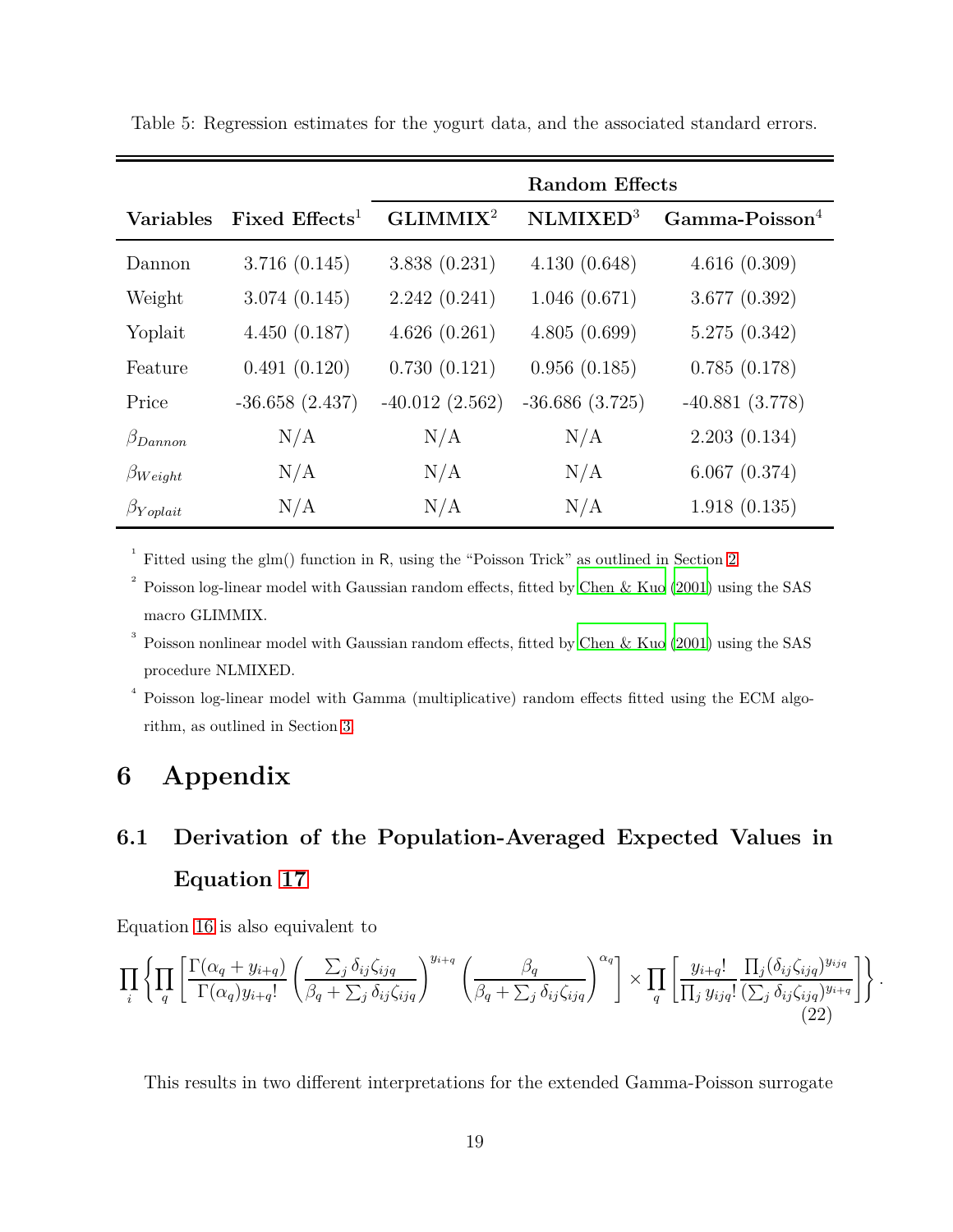model:

- 1. For each *i* and *q*,  $Y_{ijq}$  is independent negative multinomial  $\mathcal{NM}\left(\alpha_q, \frac{\delta_{ij}\zeta_{ijq}}{\beta_q + \sum_{k=1}^{n} \delta_{ik} \zeta_{ikq}}\right)$  $\frac{\delta_{ij}\zeta_{ijq}}{\beta_q + \sum_j \delta_{ij}\zeta_{ijq}}$ (Equation [16\)](#page-11-0).
- 2. For each *i* and *q*, the category sums  $Y_{i+q}$  are independent Negative Binomial  $\mathcal{NB}$   $\left(\alpha_q, \frac{\sum_j \delta_{ij} \zeta_{ijq}}{\beta_q + \sum_j \delta_{ij} \zeta_j}\right)$  $\sum_{\beta q+\sum_j \delta_{ij}\zeta_{ijq}}$ , and conditional on the  $Y_{i+q}$ ,  $Y_{ijq}$  is independent multinomial  $\mathcal{M}\left( Y_{i+q}, \frac{\delta_{ij}\zeta_{ijq}}{\sum_{i}\delta_{ij}\zeta_{i}}\right)$  $\left(\frac{\delta_{ij}\zeta_{ijq}}{\delta_{ij}\zeta_{ijq}}\right)$  (Equation [22\)](#page-18-1).

Taking expectation of both Equations [16](#page-11-0) and [22](#page-18-1) with respect to  $Y_{ijq}$  gives rise to the population-averaged expected value given in Equation [17.](#page-11-1) The definitions of negative multinomial and negative binomial distributions are given in the following subsections.

#### **6.1.1 Negative Multinomial Distribution**

This is the distribution on the  $n+1 > 2$  non-negative integers outcomes  $\{X_0, \ldots, X_n\}$ , with corresponding probability of occurence  $p = \{p_0, \ldots, p_n\}$  and probability mass function

$$
\Gamma\left(\sum_{i=0}^n x_i\right) \frac{p_0^{x_0}}{\Gamma(x_0)} \prod_{i=1}^n \frac{p_i^{x_i}}{x_i!},
$$

for parameters  $x_0 > 0$  and  $p = (p_i)_{i=1}^n$ , where  $p_i \in (0,1)$  for all  $i, \sum_{i=0}^n p_i = 1$  and Γ(·) is the Gamma function. We write *Y* ∼  $\mathcal{NM}(x_0, p)$ . For positive integer *x*<sub>0</sub>, the negative multinomial distribution can be recognized as the joint distribution of the n-tuple  $\{X_1, \ldots, X_n\}$  when performing sampling until  $X_0$  reaches the predetermined value  $x_0$ . The mean vector of negative multinomial distribution is given by  $\frac{x_0}{y_0}$  $\frac{x_0}{p_0}p.$ 

#### **6.1.2 Negative Binomial Distribution**

This is the distribution on the non-negative integers outcome *X*, with corresponding probability of occurence *p* and probability mass function

$$
\frac{\Gamma(r+x)}{x!\Gamma(r)}(1-p)^r p^x,
$$

for parameters  $r > 0$  and  $p \in (0,1)$ . We write  $X \sim NB(r, p)$ . For positive integer  $r$ , the negative binomial distribution can be recognized as the distribution for the number of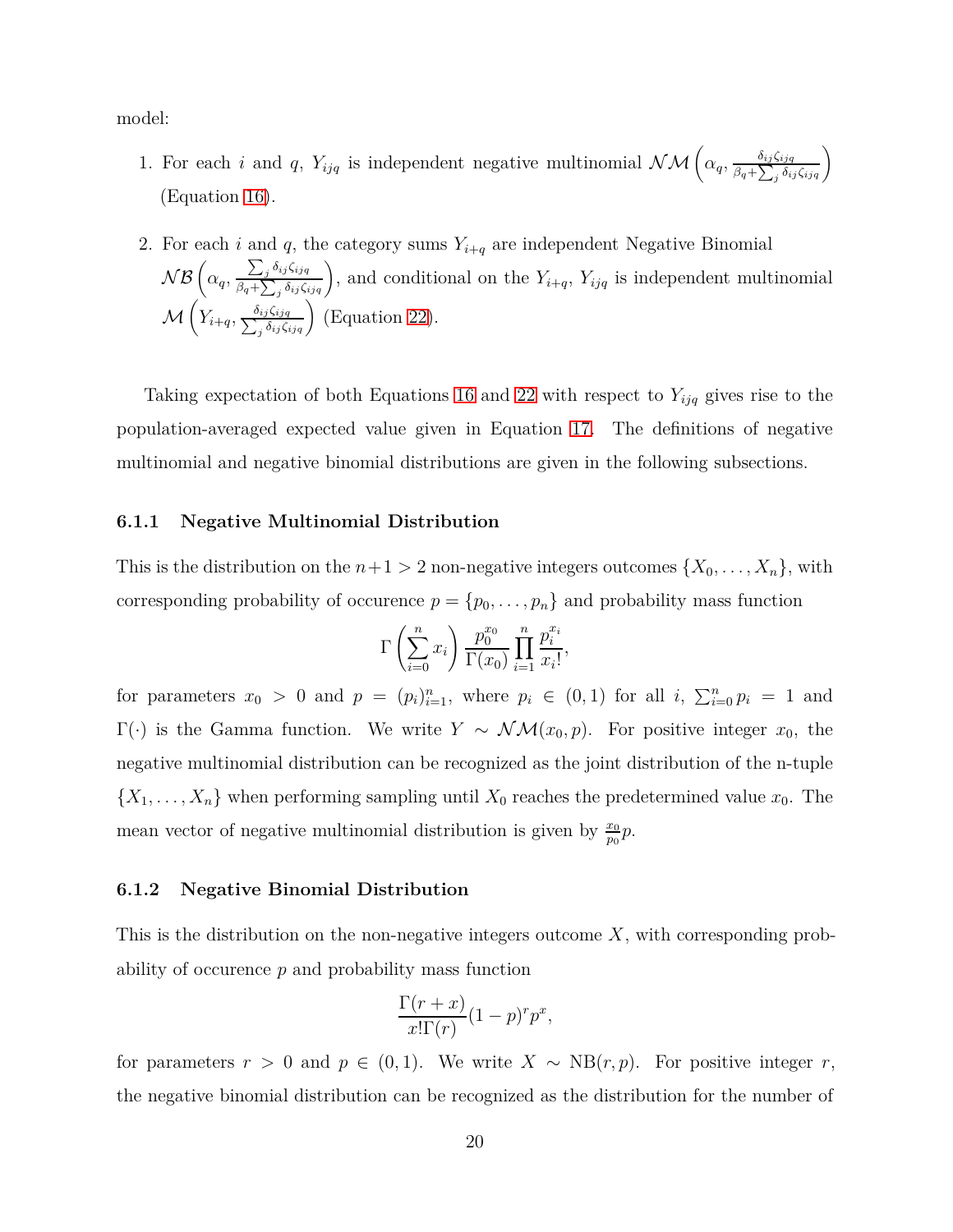heads before the *r*th tail in biased coin-tossing, but it is a valid distribution for all *r >* 0. In engineering, it is sometimes called the Pólya distribution in the case where *r* is not integer.

## **6.2 Derivation of the Expectation/Conditional Maximixation (ECM) Algorithm in Section [3.4](#page-13-0)**

Treating  $\lambda = \lambda_{iq}$  for all *i* and  $q = 2$  to *Q* as missing data and  $y = y_{ijq}$  for all *i*, *j* and *q* as observed data, the complete data is  $(y_{ijq}, \lambda)$ . Denote  $\theta = (\gamma, (\beta_q)_{q=2}^Q)$ , where  $\gamma$  includes the incidental parameters  $log(\delta_{ij})$  for all *i* and *j*. The complete data log-likeliood  $\ell(\theta | y, \lambda)$  is

$$
-\sum_{i}\sum_{q\neq 1} \lambda_{iq} \left(\sum_{j} e^{x_{ijq}^T \gamma}\right) + \sum_{i} \sum_{q\neq 1} y_{i+q} \log \lambda_{iq} + \sum_{i} \sum_{j} \sum_{q} x_{ijq}^T \gamma y_{ijq} + \sum_{i} \sum_{j} \sum_{q} \log(y_{ijq}!) +
$$

$$
\sum_{i} \sum_{q\neq 1} (1/\beta_q - 1) \log \lambda_{iq} - \sum_{i} \sum_{q\neq 1} \lambda_{iq} / \beta_q - \sum_{i} \sum_{q\neq 1} \log \beta_q / \beta_q - \sum_{i} \sum_{q\neq 1} \log \Gamma(1/\beta_q). \tag{23}
$$

The  $(t+1)$ <sup>th</sup> E-step involves finding the conditional expectation of the complete data log-likelihood with respect to to the conditional distribution of  $\lambda$  given  $y$  and the current estimated parameter  $\theta^{(t)}$ . Straightforward algebra establishes that

<span id="page-20-0"></span>
$$
\lambda_{iq}|y_{ijq},\theta^{(t)} \sim \mathcal{G}\left(y_{i+q} + 1/\beta_q^{(t)}, \left(\sum_j e^{x_{ijq}\gamma^{(t)}} + 1/\beta_q^{(t)}\right)^{-1}\right),\tag{24}
$$

independently for each *i* and *q*, where the gamma distribution is parameterized in terms of scale parameter. It follows that

$$
\hat{\lambda}_{iq}^{(t+1)} = \mathcal{E}\left(\lambda_{iq} \middle| (y_{ijq})_j, \theta^{(t)}\right) = \frac{y_{i+q} + 1/\beta_q^{(t)}}{\sum_j e^{x_{ijq}\gamma^{(t)}} + 1/\beta_q^{(t)}}
$$
\n(25)

$$
\hat{\chi}_{iq}^{(t+1)} = \mathcal{E}\left(\log(\lambda_{iq})\Big|(y_{ijq})_j, \theta^{(t)}\right) = \psi\left(y_{i+q} + 1/\beta_q^{(t)}\right) - \log\left(\sum_j e^{x_{ijq}\gamma^{(t)}} + 1/\beta_q^{(t)}\right). \tag{26}
$$

Thus, in the  $(t + 1)$ th E-step, we replace  $\lambda_{iq}$  and  $\chi_{iq} = \log(\lambda_{iq})$  in Equation [23](#page-20-0) with  $\hat{\lambda}_{iq}^{(t+1)}$  and  $\hat{\chi}_{iq}^{(t+1)}$ , giving  $Q(\theta|\theta^{(t)})$ . The  $(t+1)$ th CM-step then finds  $\theta^{(t+1)}$  to maximize  $Q(\theta|\theta^{(t)})$  via a sequence of conditional maximization steps, each of which maximizes the *Q* function over a subset of  $\theta$ , with the rest fixed at its previous value. In our application, it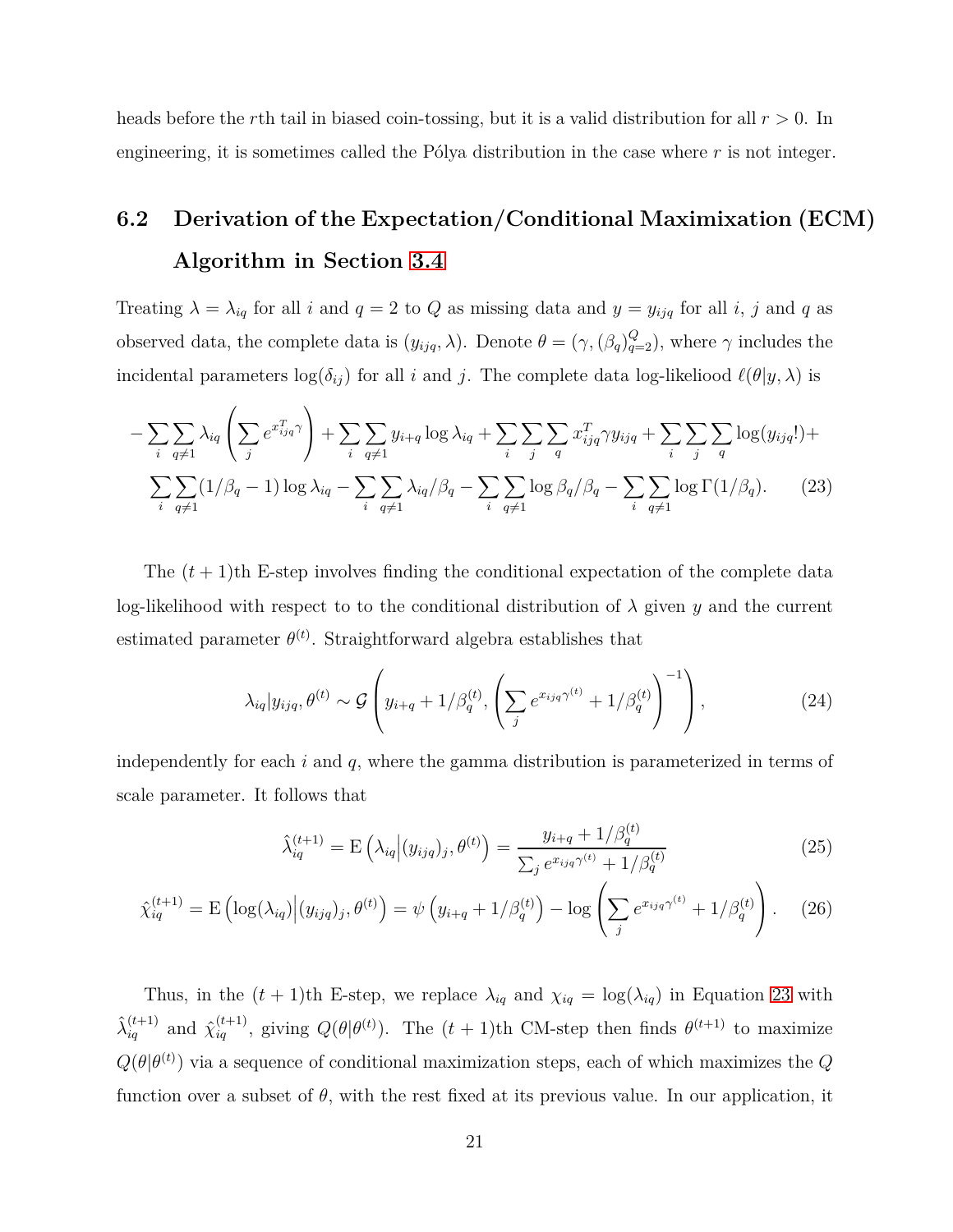is natural to partition  $\theta$  into  $\gamma$  and  $\beta_q$  for each  $q = 2$  to  $Q$ . Differentiating Equation [23](#page-20-0) with respect to  $\gamma$ , we obtain

$$
-\sum_{i}\sum_{j}\sum_{q}\lambda_{iq}x_{ijq}e^{x_{ijq}^T\gamma} + \sum_{i}\sum_{j}\sum_{q}x_{ijq}y_{ijq},\tag{27}
$$

which is the score equation of the Poisson log-linear model [\(McCullagh & Nelder 1989](#page-23-6)) with an additional offset  $\lambda_{iq}$ . This allows us to leverage existing functions for fitting generalized linear models available in most statistical software packages for maximizing  $\gamma$  in the CM step. This is an important feature as  $\gamma$  often contains a huge amount of parameters in our applications, due to the inclusion the incidental parameter  $log(\delta_{ij})$  for every unique combination of covariates. Existing functions for fitting generalized linear models are typically stable and heavily optimized, even for a large number of parameters. Maximizing  $\beta_q$  in the CM step for each q is straightforward, as it only involves univariate optimization.

### **Acknowledgements**

Lee's research is partially supported by the Australian Bureau of Statistics. The authors are grateful to Zhen Chen for providing the yogurt data.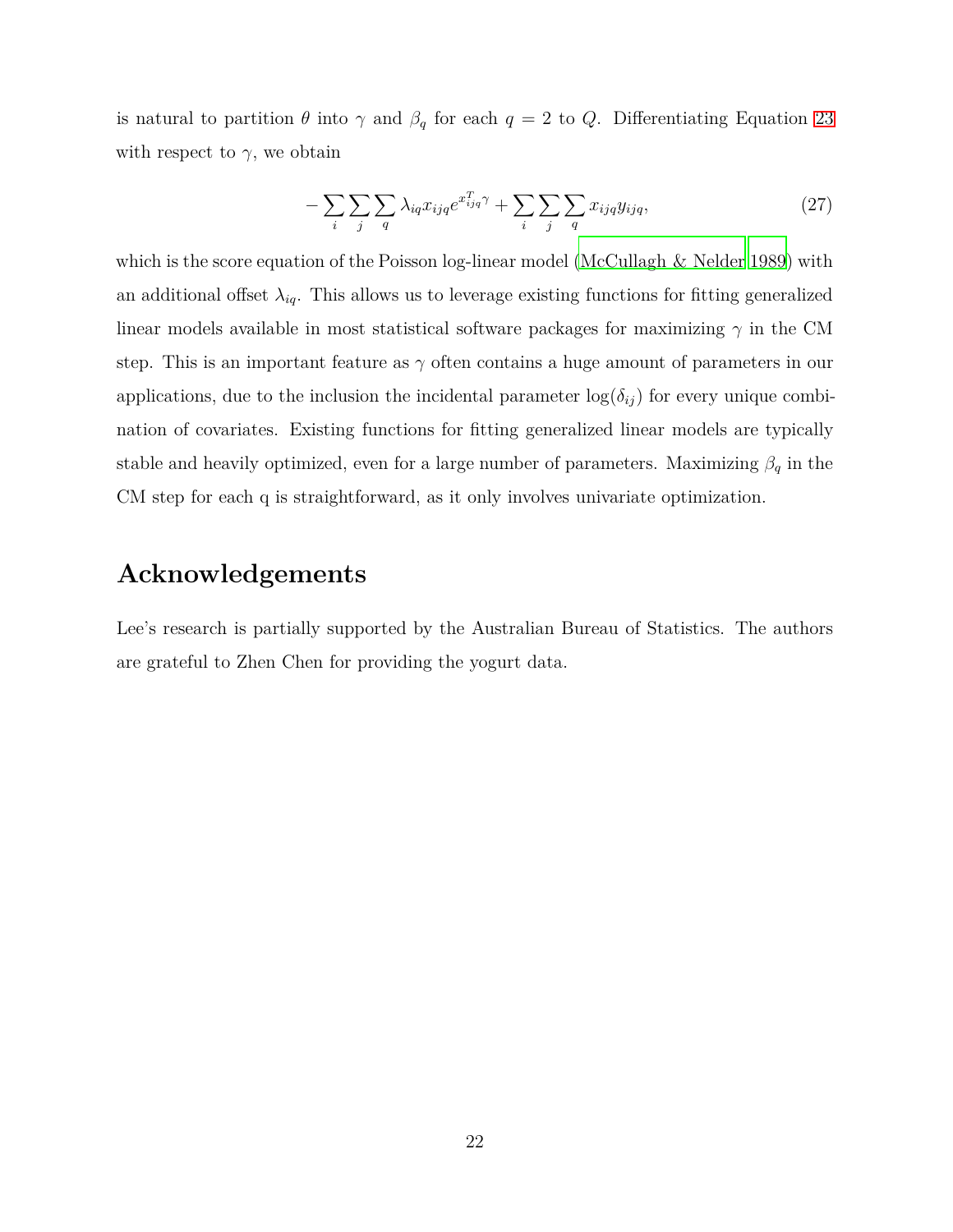## **Bibliography**

<span id="page-22-9"></span>Agresti, A. (2013), *Categorical Data Analysis*, Wiley.

- <span id="page-22-7"></span>Baker, S. G. (1994), 'The multinomial-poisson transformation', *Journal of the Royal Statistical Society: Series D* **43**(4), 495–504.
- <span id="page-22-0"></span>Chen, Z. & Kuo, L. (2001), 'A note on the estimation of the multinomial logit model with random effects', *The American Statistician* **55**(2), 89–95.
- <span id="page-22-8"></span>Croissant, Y. (2013), *Estimation of multinomial logit models in* R*: The mlogit Packages*. R package version 0.2-4. **URL:** *https://cran.r-project.org/web/packages/mlogit/vignettes/mlogit.pdf*
- <span id="page-22-1"></span>Daniels, M. J. & Gatsonis, C. (1997), 'Hierarchical polytomous regression models with applications to health services research', *Statistics in Medicine* **16**, 2311–2325.
- <span id="page-22-6"></span>de Rooij, M. & Worku, H. M. (2012), 'A warning concerning the estimation of multinomial logistic models with correlated rresponse in SAS', *Computer methods and programs in biomedicine* **107**, 341–346.
- <span id="page-22-10"></span>Fullerton, A. S. & Xu, J. (2016), *Ordered Regression Models: Parallel, Partial, and Non-Parallel Alternatives*, CRC Press.
- <span id="page-22-4"></span>Gong, X., van Soest, A. & Villagomez, E. (2004), 'Mobility in the urban labor market: A panel data analysis for Mexico', *Economic Development and Cultural Change* **53**(1), 1– 36.
- <span id="page-22-5"></span>Hann, P. & Uhlendorff, A. (2006), 'Estimation of multinomial logit models with unobserved heterogeneity using maximum simulated likelihood', *The Stata Journal* **6**(2), 229–245.
- <span id="page-22-2"></span>Hartzel, J., Agresti, A. & Caffo, B. (2001), 'Multinomial logit random effects models', *Statistical Modelling* **1**(2), 81–102.
- <span id="page-22-3"></span>Hedeker, D. (2003), 'A mixed-effects multinomial logistic regression model', *Statistics in Medicine* **22**(9), 1433–1446.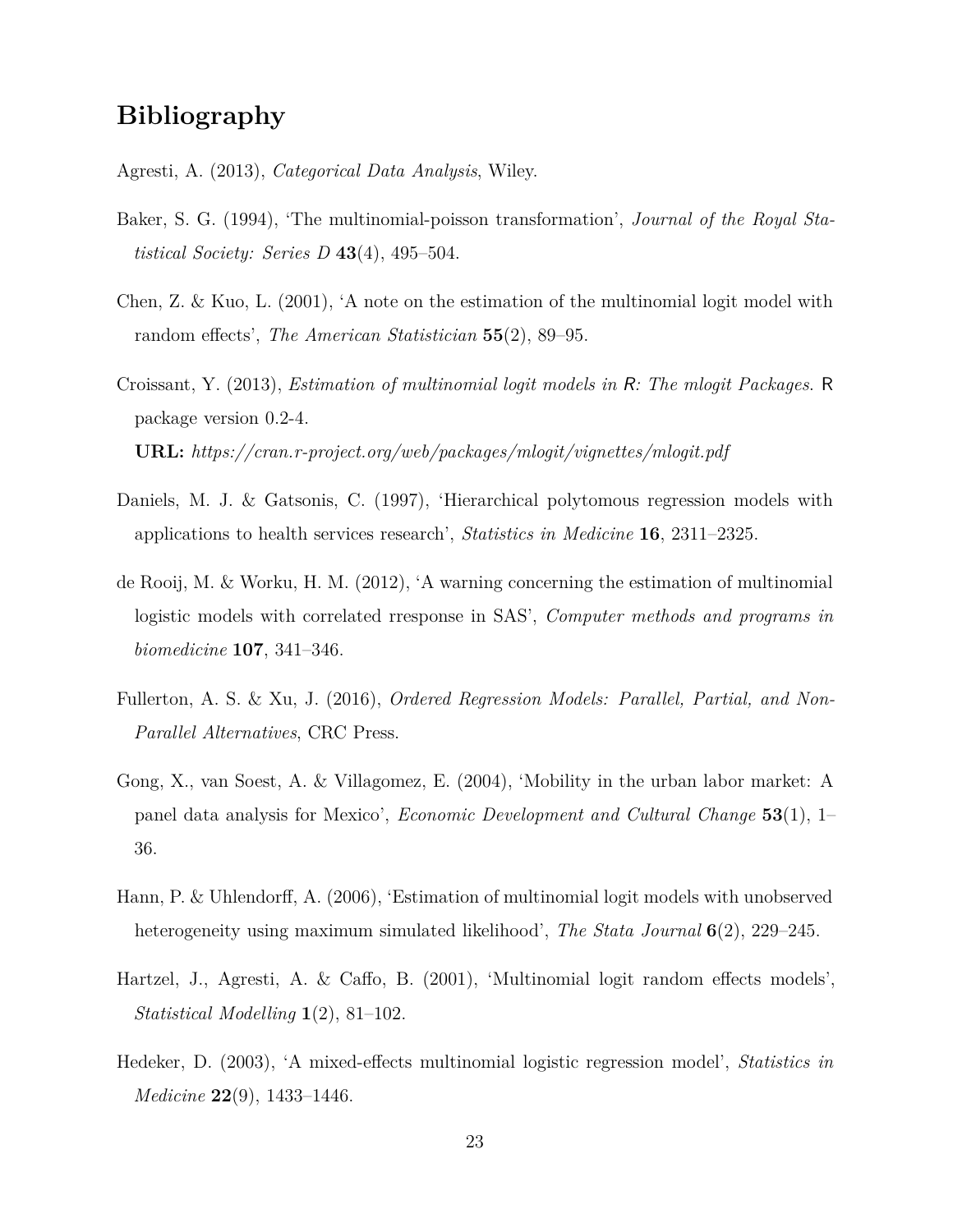- <span id="page-23-2"></span>Jain, D. C., Vilcassim, N. J. & Chintagunta, P. K. (1994), 'A random-coefficients logit brand-choice model applied to panel data', *Journal of Business & Economic Statistics* **12**(3), 317–328.
- <span id="page-23-5"></span>Kuss, O. & McLerran, D. (2007), 'A note on the estimation of the multinomial logistic model with correlated rresponse in SAS', *Computer Methods and Programs in Biomedicine* **87**, 262–269.
- <span id="page-23-7"></span>Lee, J. Y. L., Brown, J. J. & Ryan, L. (2017), 'Sufficiency revisited: Rethinking statistical algorithms in the big data era', *The American Statistician (to appear)* .
- <span id="page-23-1"></span>Lee, J. Y. L., Green, P. J. & Ryan, L. M. (2017), 'Conjugate generalised mixed models for two-level data', *Paper in preparation* .
- <span id="page-23-0"></span>Malchow-Møller, N. & Svarer, M. (2003), 'Estimation of the multinomial logit model with random effects', *Applied Economics Letters* **10**(7), 389–392.
- <span id="page-23-6"></span>McCullagh, P. & Nelder, J. A. (1989), *Generalized Linear Models*, Chapman & Hall.
- <span id="page-23-9"></span>McCulloch, C. E., Searle, S. R. & Neuhaus, J. M. (2008), *Generalized, linear and mixed models*, John Wiley & Sons.
- <span id="page-23-3"></span>McFadden, D. (1989), 'A method of simulated moments for estimation of discrete response models without numerical integration', *Econometrica* **57**(5), 995–1026.
- <span id="page-23-10"></span>Meng, X.-L. & Rubin, D. B. (1993), 'Maximum likelihood estimation via the ECM algorithm: A general framework', *Biometrika* **80**(2), 267–278.
- <span id="page-23-4"></span>Perry, P. O. (2016), 'Fast moment-based estimation for hierarchical models', *Journal of the Royal Statistical Society: Series B* **79**(1), 267–291.
- <span id="page-23-8"></span>R Development Core Team (2017), *R: A Language and Environment for Statistical Computing*, Vienna, Austria: R Foundation for Statistical Computing. ISBN 3-900051-07-0, http://www.R-project.org.

#### **URL:** *http://www.R-project.org*